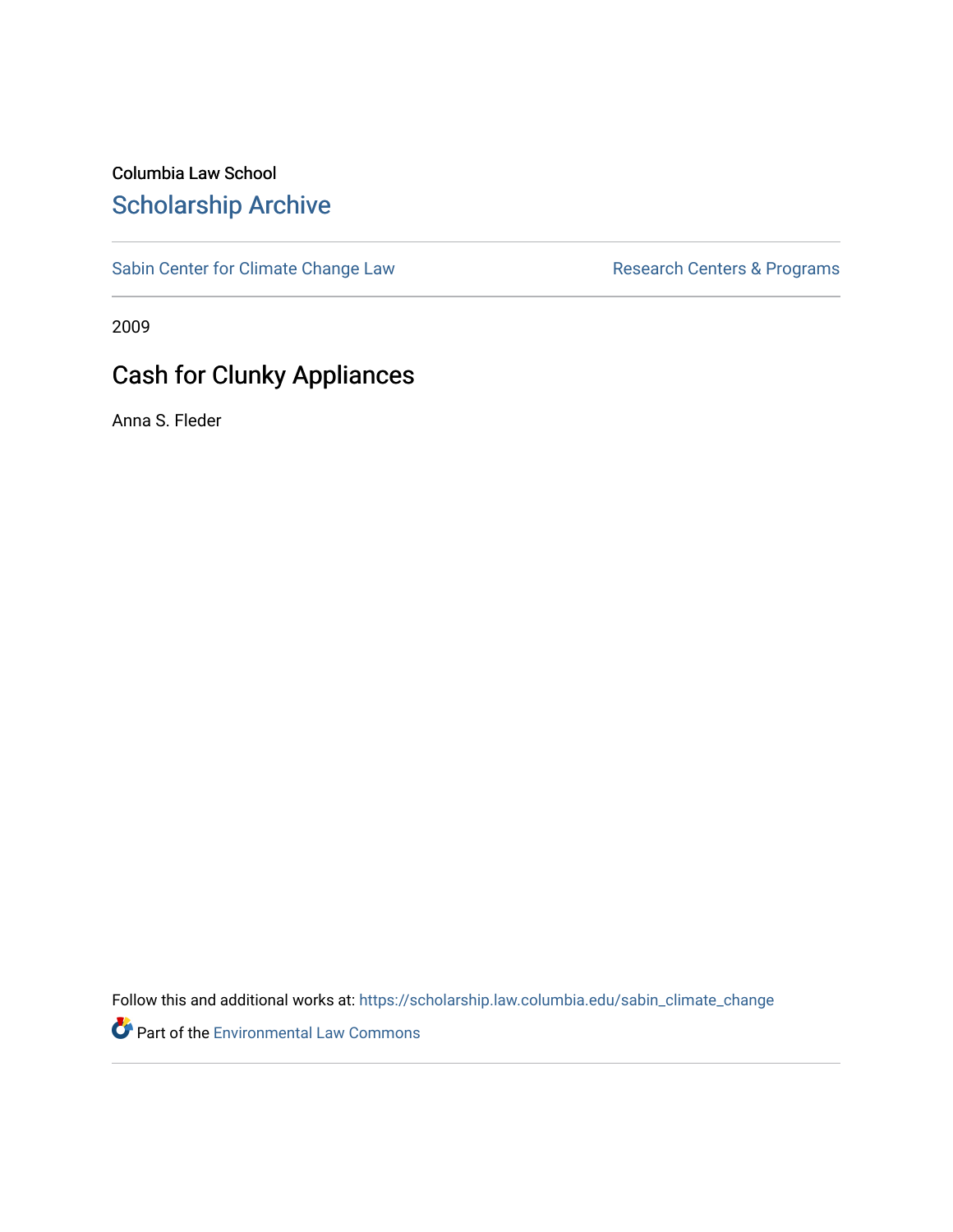# **Cash for Clunky Appliances**

**Anna S. Fleder**

Advanced Seminar in Climate Change December 22, 2009 7,679 Words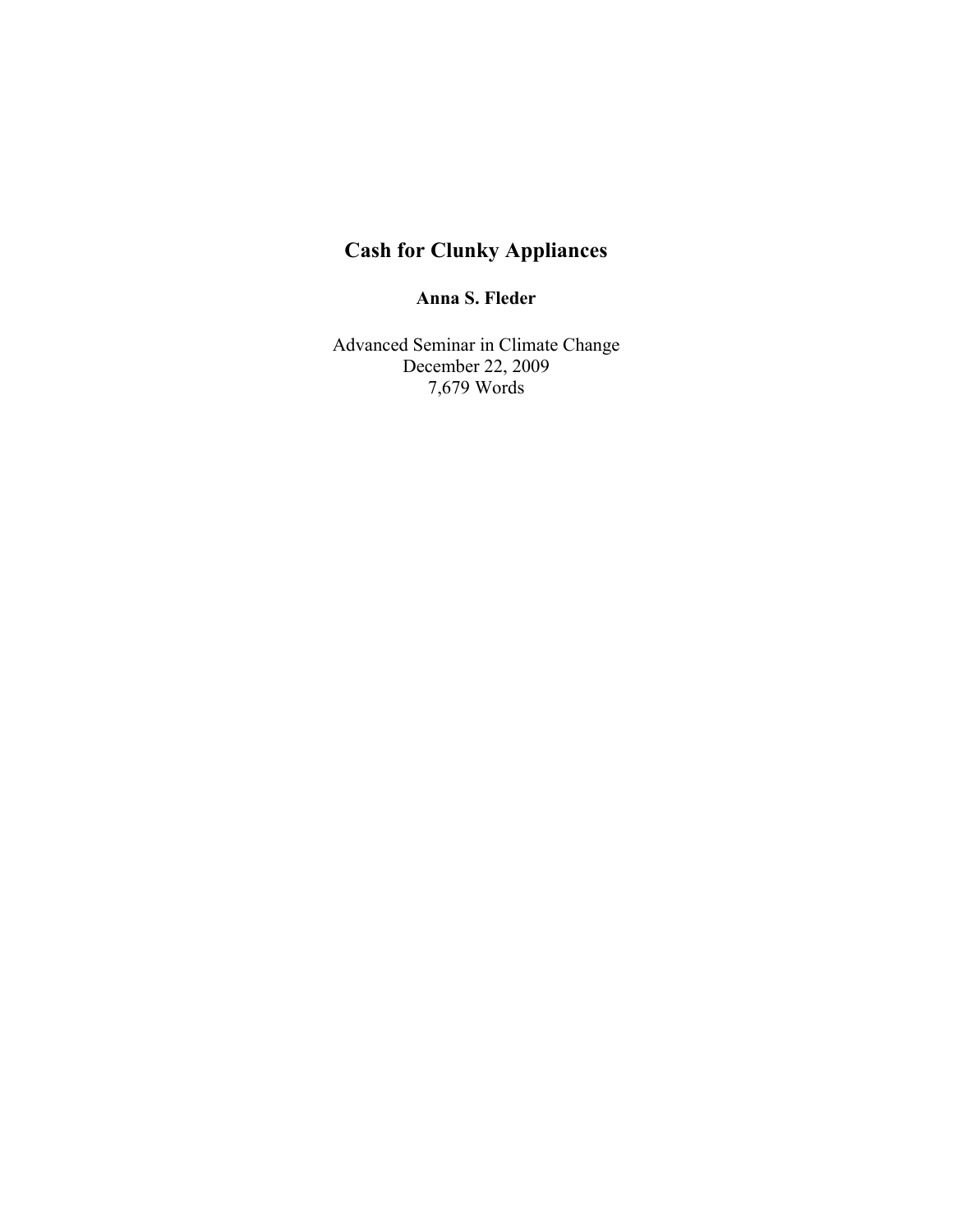#### **Introduction**

The federal government's Car Allowance Rebate System (CARS), or "Cash for Clunkers," was a remarkable and unpredicted success. At the close of the program on August 25, 2009, U.S. Transportation Secretary Ray LaHood declared that the "wildly successful" program was "one of the best economic news stories we've seen," referring to the program's positive effects on manufacturing, economic growth, job creation, and the environment.<sup>1</sup>

The success of the Cash for Clunkers program may be attributed to the combination of several characteristics. First, the program provided real financial incentives to consumers – offering a \$3500 or \$4500 discount on the purchase or lease of a new vehicle when trading in an old one.<sup>2</sup> The secondary financial savings to consumers in the form of reduced spending on gasoline due to greater fuel efficiency were equally apparent. Second, the behavioral insight of the program's design was significant. Consumers were smitten with the idea of "unloading a burdensome possession and getting something new in return."<sup>3</sup> By requiring trade-ins and environmentally-beneficial upgrades, the program relieved some consumers from the "guilt of conspicuous consumption,<sup>34</sup> and appeased those seeking to avoid "overconsumption" and instead "[p]ractice sufficiency."<sup>5</sup> Third, the program was convenient and streamlined – for consumers, the bulk of the deal was accomplished in one transaction. Finally, Cash for Clunkers was well-publicized – information was readily available and comprehensible to all.

To be sure, Cash for Clunkers garnered significant criticism as well, questioning in particular the program's cost-effectiveness and environmental achievements. The analysis below addresses these concerns and demonstrates why they should not impede efforts to use the Cash for Clunkers model in other contexts.<sup>6</sup>

Thus, the possibility of replicating this programmatic model for different ends is clearly appealing. This paper examines the viability of a "Cash for Appliances" ("CfA")

http://www.nytimes.com/2009/09/24/garden/24clunkers.html?scp=1&sq=old%20sofas% 20borrow&st=cse.

<sup>&</sup>lt;sup>1</sup> Press Release, U.S. Department of Transportation, Cash for Clunkers wraps up with nearly 700,000 car sales and increased fuel efficiency, U.S. Transportation Secretary LaHood declares program "wildly successful" (Aug. 26, 2009), available at http://www.cars.gov/. <sup>2</sup>

 $^{2}$  Press Release, U.S. Department of Transportation, Transportation Secretary Ray LaHood Kicks-Off CARS Program, Encourages Consumers to Buy More Fuel Efficient Cars and Trucks (July 27, 2009), available at http://www.cars.gov/.

<sup>&</sup>lt;sup>3</sup> Julie Scelfo, *Old Sofas Borrow a New Idea from Cars*, N.Y. Times, Sept. 30, 2009, available at

 $\overline{4}$ Id.

 $<sup>5</sup>$  James Gustave Speth, The Bridge at the End of the World: Capitalism, the</sup> Environment, and Crossing from Crisis to Sustainability 163 (2008).

<sup>6</sup> See infra Part I.3.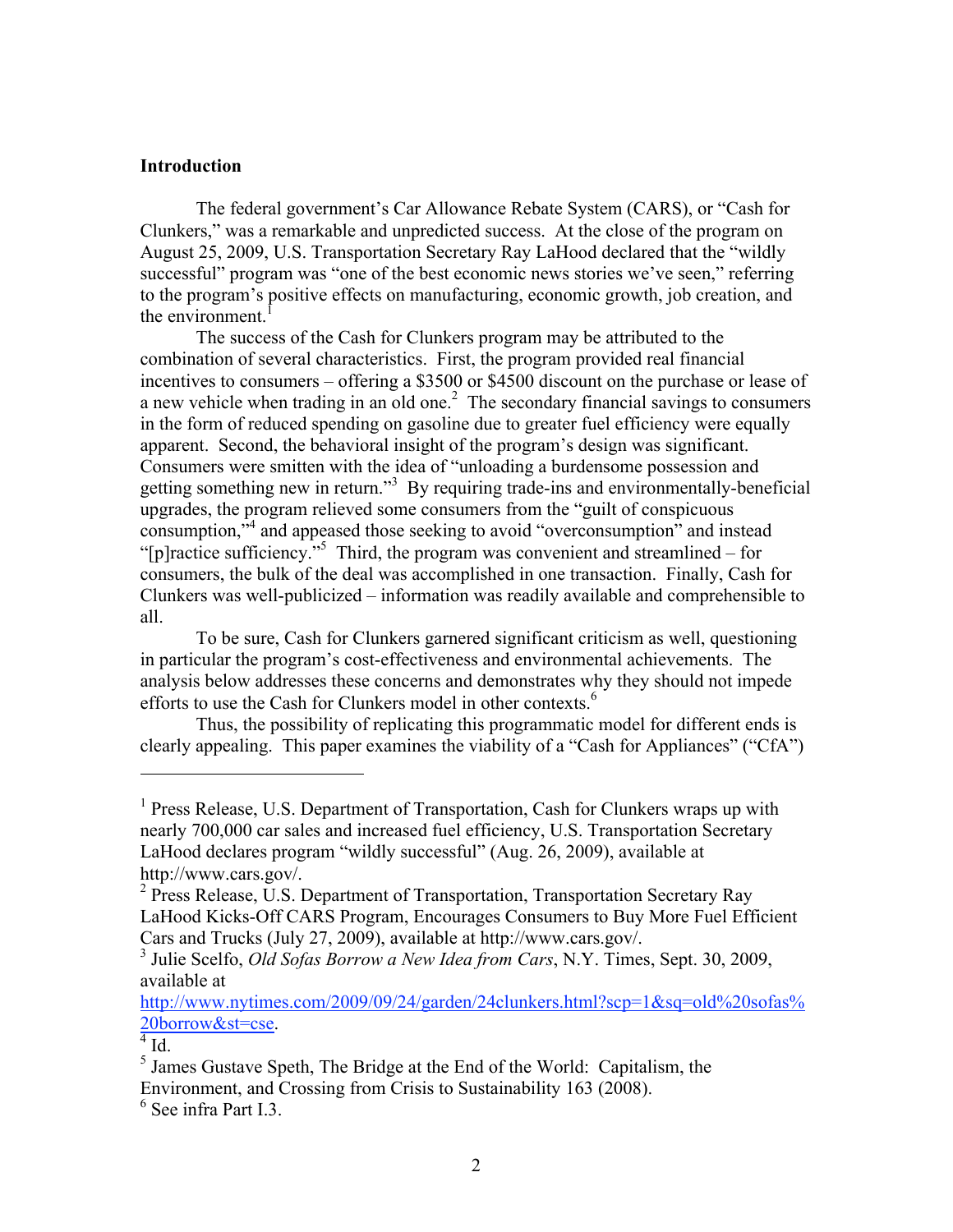program that targets home appliances toward the goal of increasing energy efficiency and decreasing greenhouse gas ("GHG") emissions. Analyzing an existing CfA effort at the federal level, this paper argues that the case for a federal CfA program is strong, but that the current federal effort falls short of fulfilling its potential. The analysis proceeds in four parts. Part I makes the case for a Cash for Appliances program as a policy tool for promoting energy efficiency. Part II examines existing programs that have done just this – utilized the Cash for Clunkers model to stimulate consumer upgrades to more energy efficient appliances – including a program by the federal government. Part III examines the federal program more closely and identifies a number of defects in the current design. Part IV lays out suggestions for restructuring the federal program in future years to make it more efficient and effective.

#### **Part I – The Case for a Cash for Appliances Program**

The case for an aggressive government-led program to increase end-use efficiency in the residential sector is unequivocal and rooted in three compelling rationales: First, reductions in energy use would increase social welfare by contributing to climate change abatement, economic savings, national security efforts, and public health improvements. Second, residential efficiency improvements would likely not occur without significant government incentives. Third, Cash for Appliances is a cost-effective way to achieve efficiency gains and avoids the cost criticisms launched at the Cash for Clunkers program.

## **1. Social Welfare Gains**

#### *A. Climate Change*

Greenhouse gas emissions from electricity consumption are significant.<sup>7</sup> Electricity generation accounted for 40.6% of all energy-related Carbon Dioxide emissions in 2007, up from 36.2% in 1990.<sup>8</sup> Residential end use accounts for 21% of energy-related  $CO<sub>2</sub>$  emissions, and greater use of home appliances and electronics has contributed significantly to the increase in electricity demand in recent years.<sup>9</sup>

The case for energy efficiency as a tool to address climate change is incontrovertible: energy efficiency measures are cost-effective and technologically available. Analyzing a scenario in which the U.S. reduces annual emissions of  $CO<sub>2</sub>$ equivalents by 3.0 gigatons by 2030, a McKinsey & Co. team concluded that "almost

<sup>8</sup> Energy Information Administration, Emissions of Greenhouse Gases in the United States 2008, at 2 (Dec. 3, 2008), available at

http://www.eia.doe.gov/oiaf/1605/ggrpt/carbon.html.

 $<sup>7</sup>$  This paper focuses primarily on electricity use as a source of GHG emissions since the</sup> majority of the appliances dealt with in this paper consume electricity.

 $\overline{9}$ Id. at 16.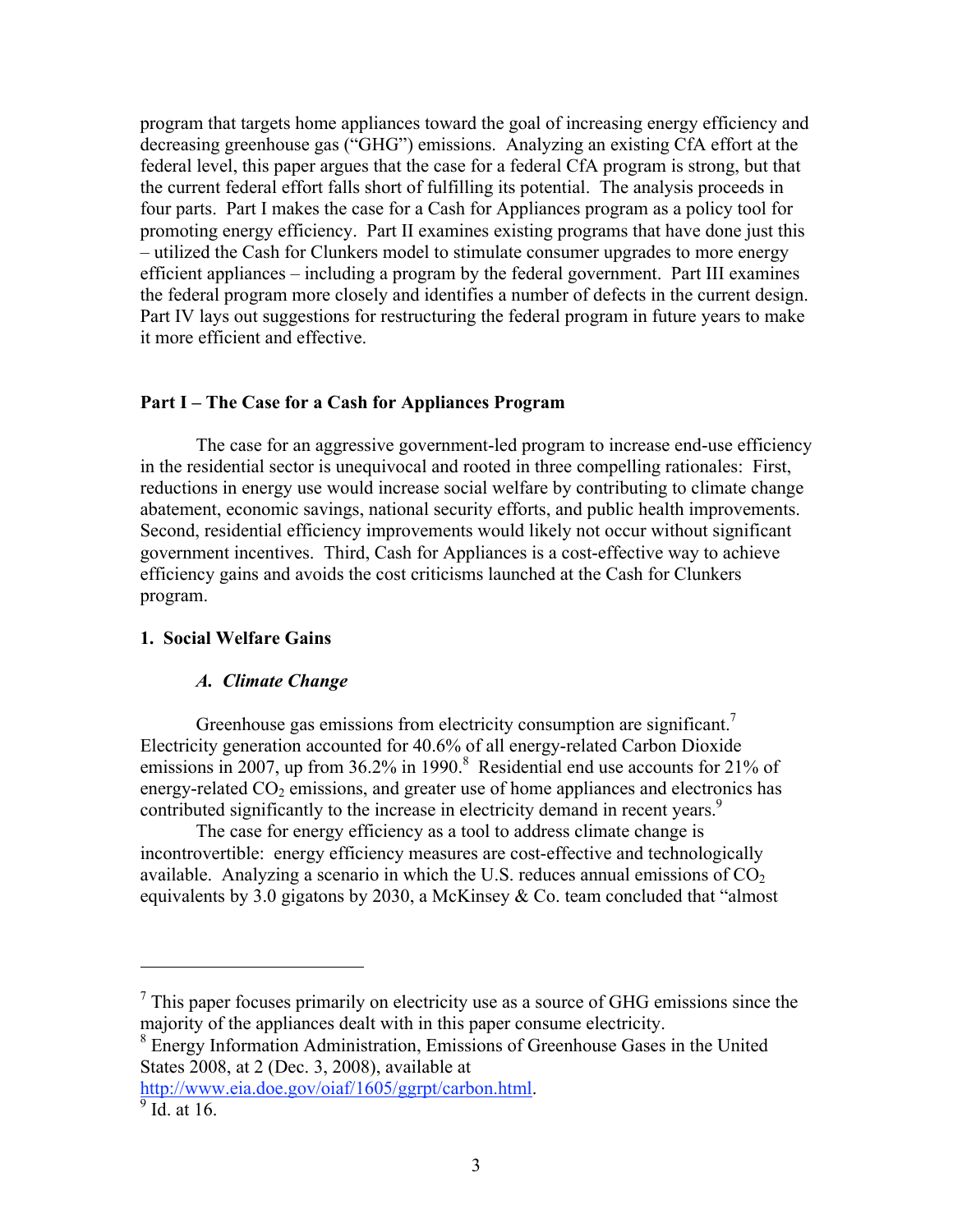40% of abatement could be achieved at "negative" marginal costs.<sup>10</sup> The "cluster of abatement potential" with the highest negative costs (i.e. those with highest cumulative savings over time) was energy efficiency in buildings and appliances.<sup>11</sup> Both the negative abatement costs and the ready availability of more efficient alternatives indicate that energy efficiency programs are indeed a species of low-hanging fruit for addressing climate change.

While this paper focuses primarily on climate change as the motivation for reducing electricity consumption, several other rationales – discussed below – are noteworthy.

# *B. Financial Incentives*

The economic basis for curbing electricity use is compelling. As Amory Lovins consistently argues, saving energy (in the form of "negawatts") will always be cheaper than buying it.<sup>12</sup> Furthermore, growth in peak demand for electricity due to burgeoning stocks of home appliances and electronics has increased substantially in the last thirty years and has surpassed transmission growth by approximately 25% each year since 1982.<sup>13</sup> Increases in peak use require utilities to deploy expensive peak plants to meet demand, increasing costs of generation as fuel is purchased on the "more volatile 'spot' market<sup>"14</sup>

# *C. National Security*

National security interests require "reducing dependence on [energy] supply chains" through energy conservation and efficiency.<sup>15</sup> Although only a small fraction – under  $2\%$  – of electricity is generated from petroleum,<sup>16</sup> the potential for international conflict and terrorism to disrupt energy supply and distribution chains remains a compelling reason to invest in energy efficiency measures.<sup>17</sup>

 $\overline{a}$ 

http://www.oe.energy.gov/SmartGridIntroduction.htm. 14 Id. at 13-14.

<sup>10</sup> McKinsey & Co. and The Conference Board, *Reducing U.S. Greenhouse Gas Emissions: How Much at What Cost?* xiii-xiv (Dec. 2007).

 $11$  Id.

<sup>&</sup>lt;sup>12</sup> Amory B. Lovins, *More Profit with Less Carbon*, Scientific American, Sept. 2005, at 74.

<sup>&</sup>lt;sup>13</sup> The Smart Grid: An Introduction, *prepared for* U.S. Department of Energy by Litos Strategic Communication 6 (2008), available at

<sup>15</sup> John Dernbach, *Stabilizing and then Reducing U.S. Energy Consumption: Legal and Policy Tools for Efficiency and Conservation*, 37 Envtl. L. Rep. 10003, 10005 (Jan. 2007).

<sup>&</sup>lt;sup>16</sup> Energy Information Administration, Electric Power Monthly (Sept. 2009), available at http://www.eia.doe.gov/cneaf/electricity/epm/epm\_sum.html.<br><sup>17</sup> Dernbach, supra note 15, at 10005.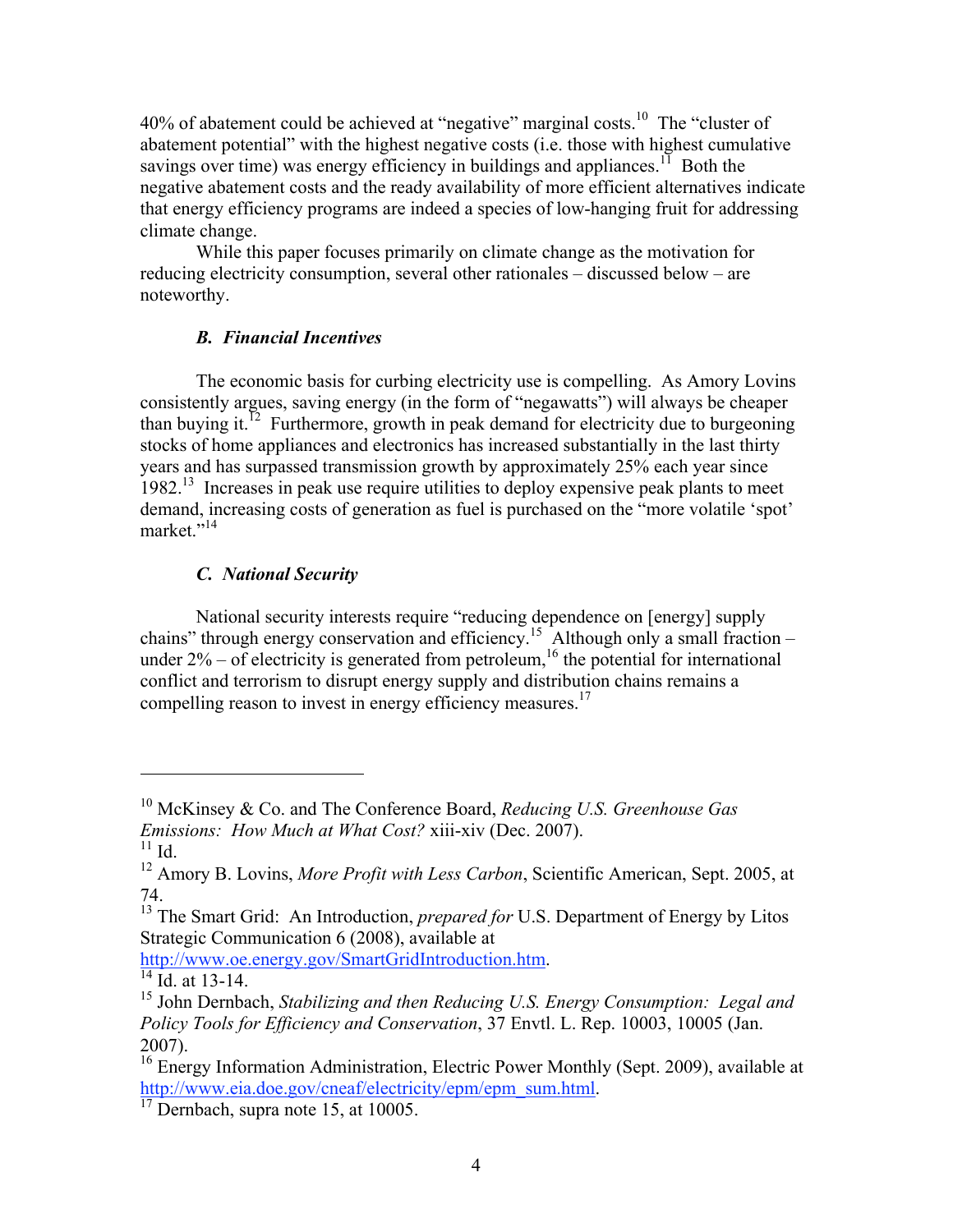#### *D. Public Health*

 $\overline{a}$ 

A warming planet is likely to have significant consequences for health worldwide, including deaths and illness from thermal stress; food poisoning from microbial proliferation; greater instances of infectious disease; malnutrition from decreased agricultural production; and poverty, mental health, and physical risks from loss of livelihood and displacement.<sup>18</sup> Furthermore, air pollutants from electricity generation damage health and contribute to lost school and work days and higher health costs.<sup>19</sup>

These rationales for efficiency measures are far from exhaustive; they merely provide a glimpse at the compelling evidence supporting energy efficiency measures.

## **2. Efficiency Improvements Will Remain Limited Without Government Involvement**

A key impetus for a Cash for Appliances program is the idea that without financial incentives, people are unlikely to purchase a particular appliance simply because it is more energy efficient. Even when consumers are in the market for a new appliance, they harbor high "implicit discount rates" and tend to forgo more efficient and  $\cot$ -effective products.<sup>20</sup> Scholars have termed this market failure the "efficiency gap: the difference between the level of energy efficiency actually achieved and the level judged cost-effective by standard financial criteria."<sup>21</sup>

Explanations for consumer under-investment in energy conservation often attribute the phenomenon to the existence of several market barriers.<sup>22</sup> First, imperfect information acts as a significant barrier to consumer uptake of energy efficient products. Consumers tend to lack information about the net energy and cost savings of appliances.<sup>23</sup> In fact, empirical studies of household views on energy use demonstrate that consumer "information is not only incomplete, but systematically incorrect.

<sup>&</sup>lt;sup>18</sup> Anthony J. McMichael, Rosalie E. Woodruff & Simon Hales, Climate Change and Human Health: Present and Future Risks, *The Lancet* 860 (Mar. 11-17, 2006). <sup>19</sup> Natural Resources Defense Council, Air Pollutants that Trigger Asthma (2005),

available at http://www.nrdc.org/health/effects/fasthma.asp. 20 Richard B. Howarth & Alan H. Sanstad, *Discount Rates and Energy Efficiency*,

Contemp. Econ. Pol'y, July 1995, at 101.

<sup>21</sup> Id. See also William H. Golove & Joseph H. Eto, *Market Barriers to Energy Efficiency: A Critical Reappraisal of the Rationale for Public Policies to Promote Energy Efficiency*, Energy & Environment Division, Lawrence Berkeley National Laboratory, at 6 (March 1996) (outlining development and parameters of term "efficiency gap").

 $^{\overline{22}}$  The existence and implications of the efficiency gap have generated a large and inconclusive debate in the literature. This paper makes no attempt to further this debate. Rather, this paper takes the position that the efficiency gap is real, and that the implications are significant and should be addressed in future policy measures. See, e.g., Golove  $\&$  Eto, supra note 21, at 12 (reviewing five primary critiques of the "efficiency" gap" theory and responses to these critiques).

 $^{\overline{23}}$  Howarth & Sanstad, supra note 20, at 106.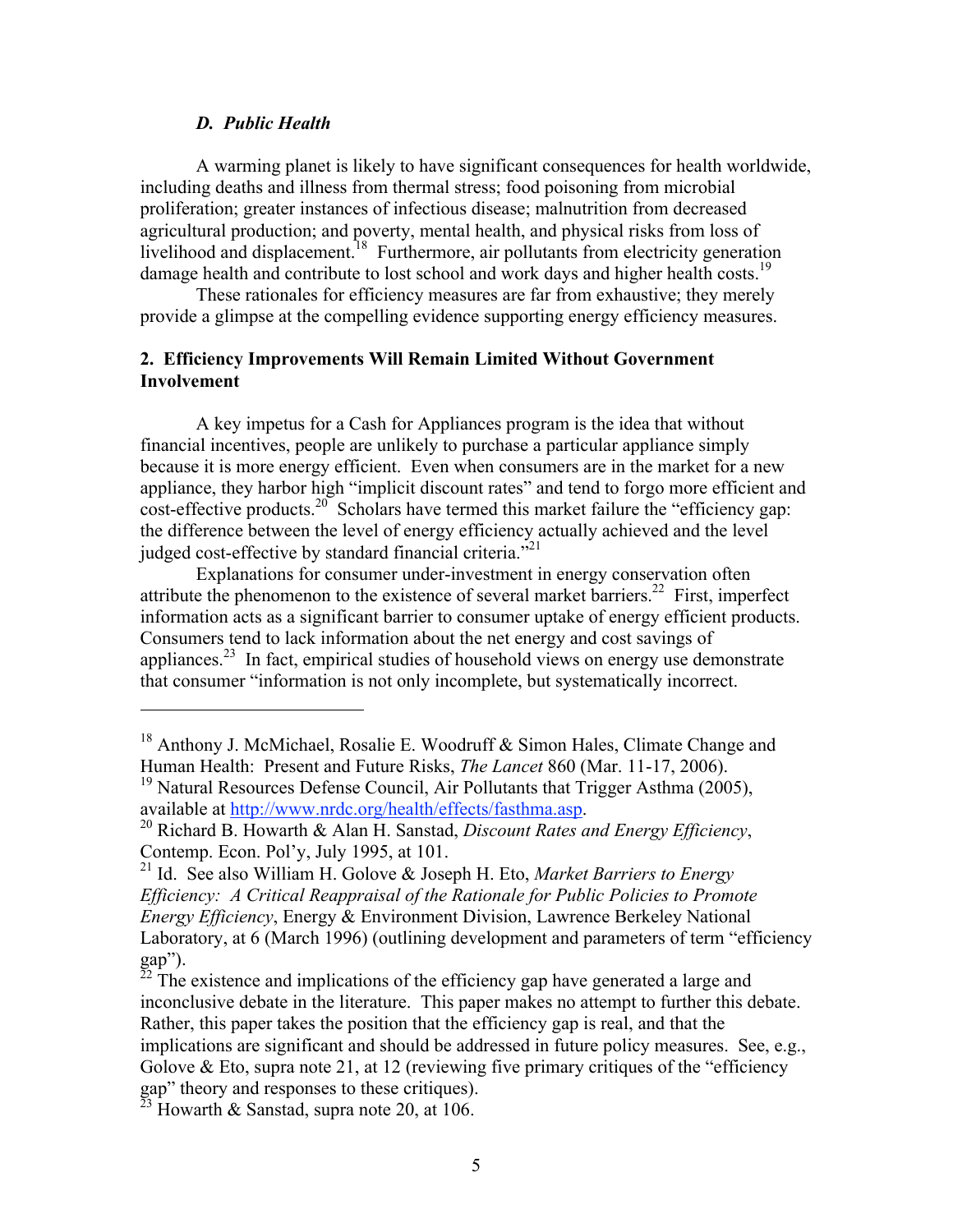Generally speaking, people tend to overestimate the amounts of energy used by – and that may be saved in – technologies that are visible and that must be activated each time they are used. Thus, people overestimate energy use by televisions and lights and underestimate energy use by furnaces and water heaters. $124$ 

Second, markets for energy efficient products suffer from the "split incentive" problem, whereby one party pays the cost of investing in a certain technology and a different party reaps the benefits. $25$ 

Third, consumers often lack the capital to invest in new technologies or to pay a premium for a more efficient appliance.<sup>26</sup>

Fourth, appliance selection often occurs in the context of "rushed decisions." When an appliance breaks, a consumer may be in such a hurry to get a new one that she forgoes research about efficiency in order to replace the appliance as quickly as possible.

Fifth, consumers may perceive investments in energy efficiency as inherently risky due to fluctuating fuel prices and rapid technological change, and thus avoid investments in this uncertain area $27$ 

Finally, "bounded rationality" inhibits effective choices about energy efficient products. Information about energy savings, even if available to consumers, may be sufficiently unfamiliar or complex. As a result, many of the "cognitively efficient rules of thumb [that consumers use] to render decisions," may produce adverse results in an unfamiliar or complicated situation.<sup>28</sup> This paper asserts that overcoming these barriers should be an integral part of energy efficiency policies. Solutions to these barriers in the context of a Cash for Appliances program are developed in Part IV.2.

## **3. Cost-Effectiveness**

 $\overline{a}$ 

Cash for Clunkers evoked substantial criticism about the program's cost that potentially cuts against replicating the programmatic structure in the appliance context. The cost critique may be divided into two separate issues. First, some assert that the cash incentives were wasteful because the sales of cars would have occurred anyway.<sup>29</sup> Second, many argue that the program was not a cost efficient way to reduce GHGs.

<sup>24</sup> Paul C. Stern, *Blind Spots in Policy Analysis: What Economics Doesn't Say About Energy Use*, J. Pol'y & Mgmt., Vol. 5, No. 2 (Winter 1986), at 200, 204-05.

<sup>&</sup>lt;sup>25</sup> Howarth & Sanstad, supra note 20, at 107.

<sup>&</sup>lt;sup>26</sup> Golove & Eto, supra note 21, at 10.

<sup>27</sup> Jeffrey A. Dubin, *Market Barriers to Conservation: Are Implicit Discount Rates Too High*?, Proceedings of a POWER Conference: The Economics of Energy Conservation, University of California Energy Institute, at 22 (1993).

 $28$  Howarth & Sanstad, supra note 20, at 107.

<sup>29</sup> Peter Whoriskey, *'Cash for Clunkers,' household edition*, Washington Post, Nov. 27, 2009, available at http://www.washingtonpost.com/wp-

dyn/content/article/2009/11/26/AR2009112602420.html?referrer=emailarticle ("While many economists believe that government incentives to lift consumer spending can boost the economy during a recession, they differ over whether the sales spikes that accompany the rebates are meaningful or merely concentrate sales that would have occurred before and after the rebate period anyway."); *compare* Steven D. Levitt, *(Lots of) Cash for*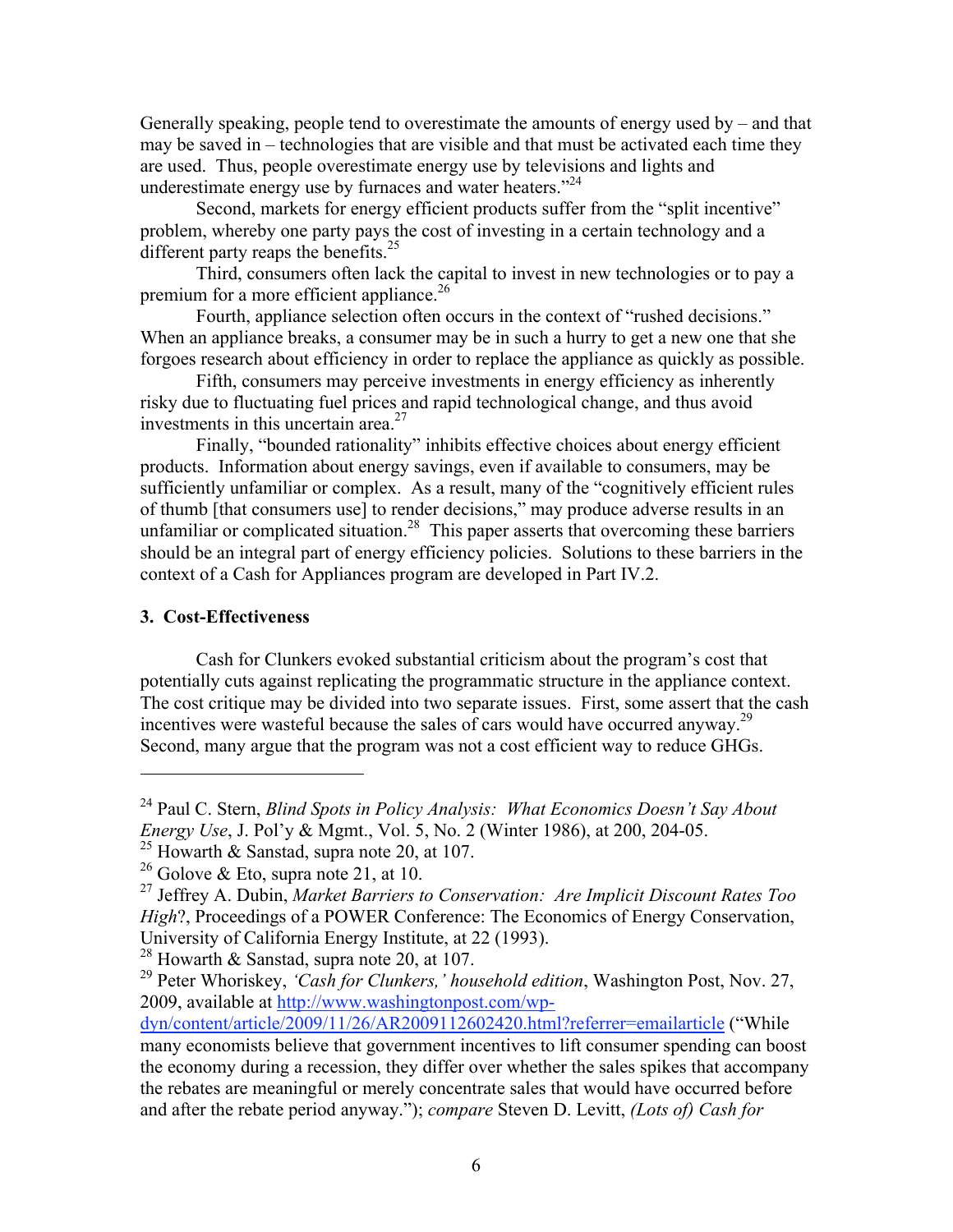In evaluating the applicability of these criticisms to a Cash for Appliances program, it is critical to consider the divergent goals of the two programs. Cash for Clunkers had two primary goals: (1) boost the flailing U.S. auto industry by encouraging spending on cars during the recession; and (2) direct that spending toward fuel efficient vehicles that will help the environment and energy security.30 Cash for Appliances, as proposed in this paper, does not assert economic recovery as one of its goals; rather, it asserts the primary goal of combating climate change. As such, this paper does not analyze whether Cash for Clunkers was an efficient mechanism for stimulating the economy, nor does it address the efficacy of Cash for Appliances *as a means of reviving the economy*. Instead, Cash for Appliances is evaluated only in light of its ability to address climate change and is compared only to other mechanisms designed specifically for this purpose.

Turning to the second cost issue, one report estimates that the cost of reducing a ton of  $CO<sub>2</sub>$  under Cash for Clunkers exceeded \$500 per ton, and in the best case scenario hovered around \$237 per ton.<sup>31</sup> A comparison with the GHG abatement options on the McKinsey Global GHG Abatement Cost Curve ("the Abatement Curve") $^{32}$  demonstrates the extreme costliness of Cash for Clunkers as a means to address GHG emissions. The Abatement Curve portrays an array of options ranging from negative costs of 90 Euros up to 60 Euros per ton of  $CO_2$  saved  $33$  – the \$500 per ton figure is literally "off the charts."

Yet again, this comparison must be viewed in light of the twin goals of the Cash for Clunkers program. The competing goal of bolstering the auto industry (which arguably was the *primary* goal of the program) meant that the program was not optimally designed to reduce  $CO<sub>2</sub>$  emissions. To illustrate, the fuel efficiency requirements for purchasing new cars under Cash for Clunkers were feeble – new passenger cars purchased were only required to achieve a combined city and highway fuel economy rating of 22 miles per gallon ("mpg").<sup>34</sup> Had the government set out to design a program

*Clunkers*, N.Y. Times, Freakonomics Blog, Nov. 2, 2009, available at http://freakonomics.blogs.nytimes.com/2009/11/02/lots-of-cash-for-clunkers/ (commenting on statistic that 82% of the vehicles purchased under the program would

have been bought that year even without the program), *with* David Leonhardt, *A Stimulus that Could Save Money*, N.Y. Times, Nov. 17, 2009, available at

http://www.nytimes.com/2009/11/18/business/economy/18leonhardt.html (calling Cash for Clunkers the "one highly visible success of the stimulus program" and asserting that it "induced a boom in vehicle sales … that clearly would not have happened otherwise"), *and* Whoriskey, supra (reporting that the Obama administration's Council of Economic Advisors has asserted that Cash for Clunkers created 330,000 additional car sales).

<sup>30</sup> U.S. Department of Transportation Press Release, supra note 2.

31 Christopher Knittel, *The Implied Cost of Carbon Dioxide Under the Cash for Clunkers Program* 1 (Center for the Study of Energy Markets, Working Paper No. 189, 2009). 32 McKinsey & Co., *Pathways to a Low-Carbon Economy: Version 2 of the Global Greenhouse Gas Abatement Cost Curve* 7 (2009).

 $33$  Id.

 $34$  Consumer Assistance to Recycle and Save Program, Pub. L. No. 111-32,  $\&$  1302, 123 Stat. 1909 (2009).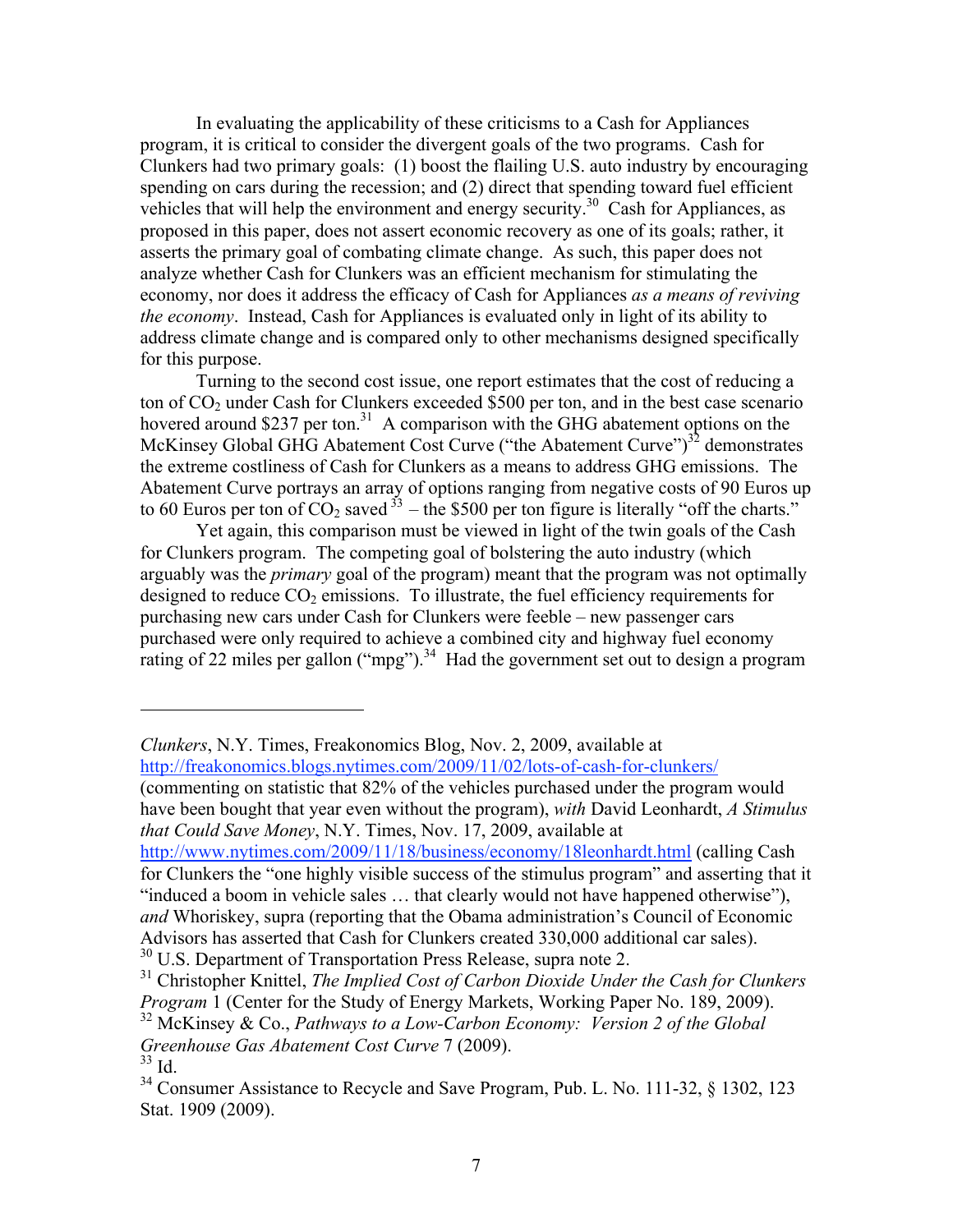targeted specifically at reducing  $CO<sub>2</sub>$  emissions, at the very least it would have raised the fuel efficiency requirements well above the 22 mpg level.

Thus, the concern about cost for the Cash for Appliances program is limited to two key questions: First, though the CfA program does not purport to generate appliance sales that would not have occurred anyway,  $35$  is the program necessary to direct sales toward energy efficient appliances? The answer to this question was answered in the affirmative in Part I.2 through the demonstration of market barriers. Second, is the program cost-effective for reducing GHG emissions compared with other possible abatement options on a dollars per ton basis? The answer again is a resounding yes. A back of the envelope calculation demonstrates that the current program has a negative abatement cost of approximately \$86 dollars per ton of  $CO<sub>2</sub>$  saved, and the proposed program has a negative abatement cost of \$132 dollars per ton of  $CO<sub>2</sub>$  saved (the discrepancy between the two scenarios, the calculation methods, and all assumptions are explained in the Appendix). The calculations are based on a number of contestable assumptions, but given the magnitude of the negative abatement costs, the program is likely to remain highly competitive with other options on the Abatement Curve under a variety of scenarios and assumptions.

|                                                                                                                                                                             | <b>Existing program:</b>       | Proposed program:               |
|-----------------------------------------------------------------------------------------------------------------------------------------------------------------------------|--------------------------------|---------------------------------|
|                                                                                                                                                                             | \$296 million in funding       | \$1.6 billion in funding        |
|                                                                                                                                                                             |                                | (no budget constraints and      |
|                                                                                                                                                                             |                                | rebates are given only to those |
|                                                                                                                                                                             |                                | trading in non-Energy Star      |
|                                                                                                                                                                             |                                | appliances)                     |
| <b>Cost to the government</b> (what the<br>government must pay to fund the<br>program)                                                                                      | \$56/ton CO <sub>2</sub> saved | \$34/ton CO <sub>2</sub> saved  |
| Cost to society<br>(the net cost to society taking into<br>account the costs to the government<br>as well as the savings to consumers<br>in the form of lower energy bills) | $$-86/ton CO2 saved$           | $$-132/ton CO$ , saved          |

## **Figure 1**

## **Part II – Existing Efforts Utilizing the Cash for Clunkers Model**

Given the great success of Cash for Clunkers, it is not surprising that many have sought to mimic its structure. For example, the Long Island Power Authority is in the midst of a year-long program targeting refrigerators, providing consumers with a \$75 rebate when they purchase a new Energy Star refrigerator larger than 7.5 cubic feet, and

<sup>&</sup>lt;sup>35</sup> See infra Part III.1.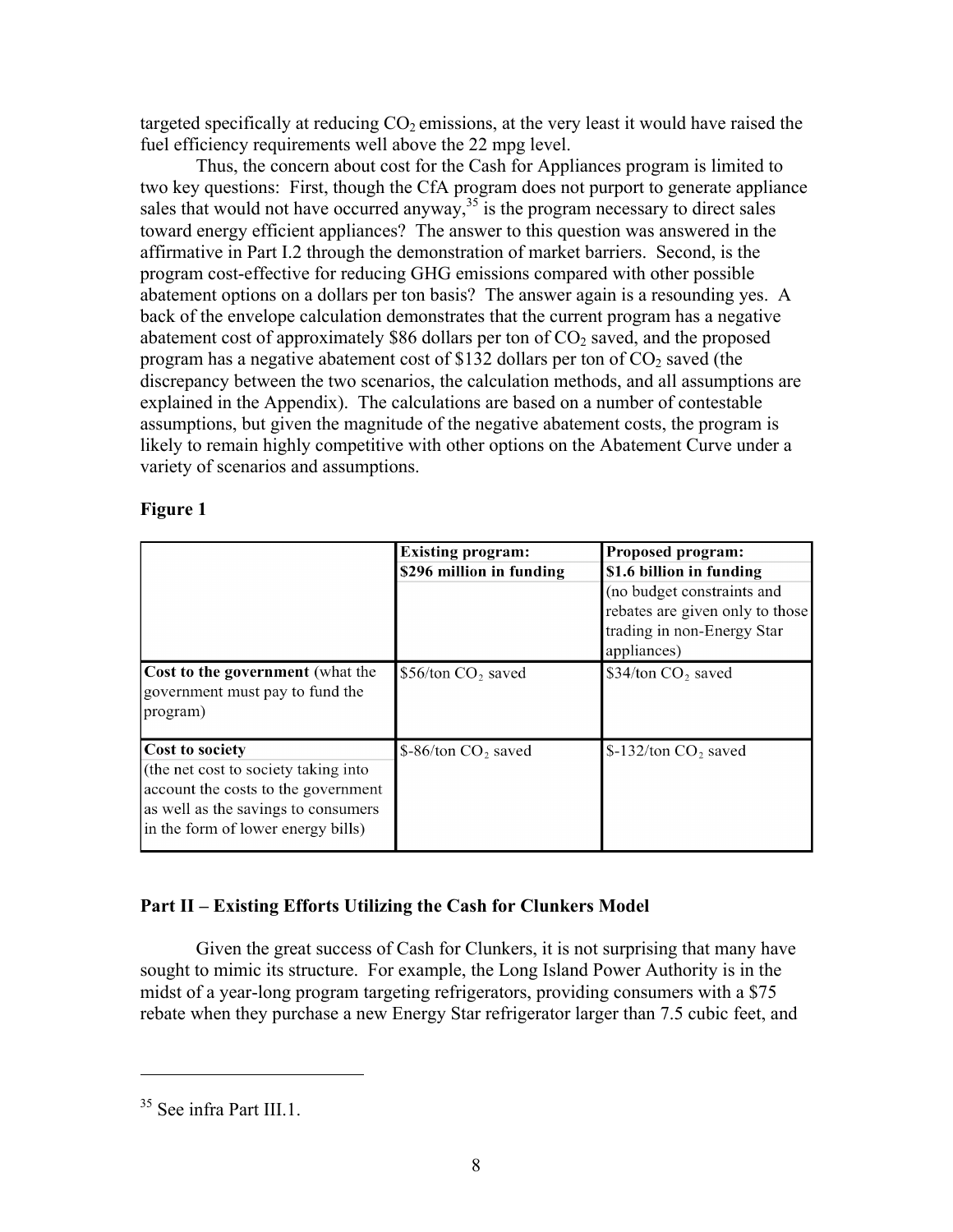an additional \$30 rebate to help with removal and disposal.<sup>36</sup> Similarly, a number of home furnishing stores have initiated programs whereby customers turn in old furniture or upgrade to Energy Star appliances in exchange for gift cards to the store. In one store in Johnstown, NY, old appliances and furniture are picked up at the time the new ones are delivered; the old goods are either donated or recycled, depending on the condition.<sup>37</sup> Most recently, President Obama has announced his consideration of a "Cash for Caulkers" program to provide households with incentives for home weatherization.<sup>38</sup>

The federal government has also channeled the lessons from Cash for Clunkers into its own appliance-rebate scheme. The program uses federal stimulus money to implement section 124 of the Energy Policy Act of 2005, Energy Efficient Appliance Rebate Program ("Sec. 124").<sup>39</sup> The stated goals of the program are to:<sup>40</sup>

- Save energy by encouraging appliance replacement through consumer rebates
- Make rebates available to consumers
- Enhance existing rebate programs by leveraging Energy Star national partner relationships and local program infrastructure
- Keep administrative costs low while adhering to monitoring and evaluation requirements
- Promote state and national tracking and accountability
- Use existing ENERGY STAR consumer education and outreach materials

To effectuate the program, the Department of Energy will disperse \$296 million dollars of stimulus money<sup>41</sup> to states or territories that submitted a plan by October 15, 2009 for administering a rebate program for Energy Star appliances.<sup>42</sup> The state programs may be new or already in existence, and the money will be distributed based on state population.<sup>43</sup> States will have complete autonomy over the structure of the program

<sup>&</sup>lt;sup>36</sup> Press Release, Long Island Power Authority, LIPA Announces "Cash for Clunkers" Refrigerator Replacement, Removal and Recycling Program (Aug. 20, 2009), available at http://www.lipower.org/newscenter/pr/2009/.<br><sup>37</sup> Scelfo, supra note 3.

<sup>&</sup>lt;sup>38</sup> Leonhardt, supra note 29 (providing details of Cash for Caulkers proposals).

<sup>&</sup>lt;sup>39</sup> Energy Policy Act of 2005, Pub. L. No. 109-58, § 124, 119 Stat. 594, 617-18 (2005).

<sup>&</sup>lt;sup>40</sup> U.S. Department of Energy, Idaho Operations Office, "Financial Assistance Funding Opportunity Announcement: State Energy Efficient Appliance Rebate Program (SEEARP)," No. DE-FOA-0000119, at 5 (July 14, 2009) [hereinafter, "The Announcement"], available at

https://www.fedconnect.net/FedConnect/PublicPages/PublicSearch/Public\_Opportunities.

aspx.<br><sup>41</sup> Money provided by the American Recovery and Reinvestment Act (ARRA). See generally www.Recovery.gov.<br><sup>42</sup> Press Release, Department of Energy, DOE Announces Nearly \$300 Million for

Energy Efficient Appliances (July 14, 2009), available at http://apps1.eere.energy.gov/news/daily.cfm/hp news id=178.

 $\frac{43 \text{ Id.}}{43 \text{ Id.}}$  (providing link to funding allocations for each state and territory).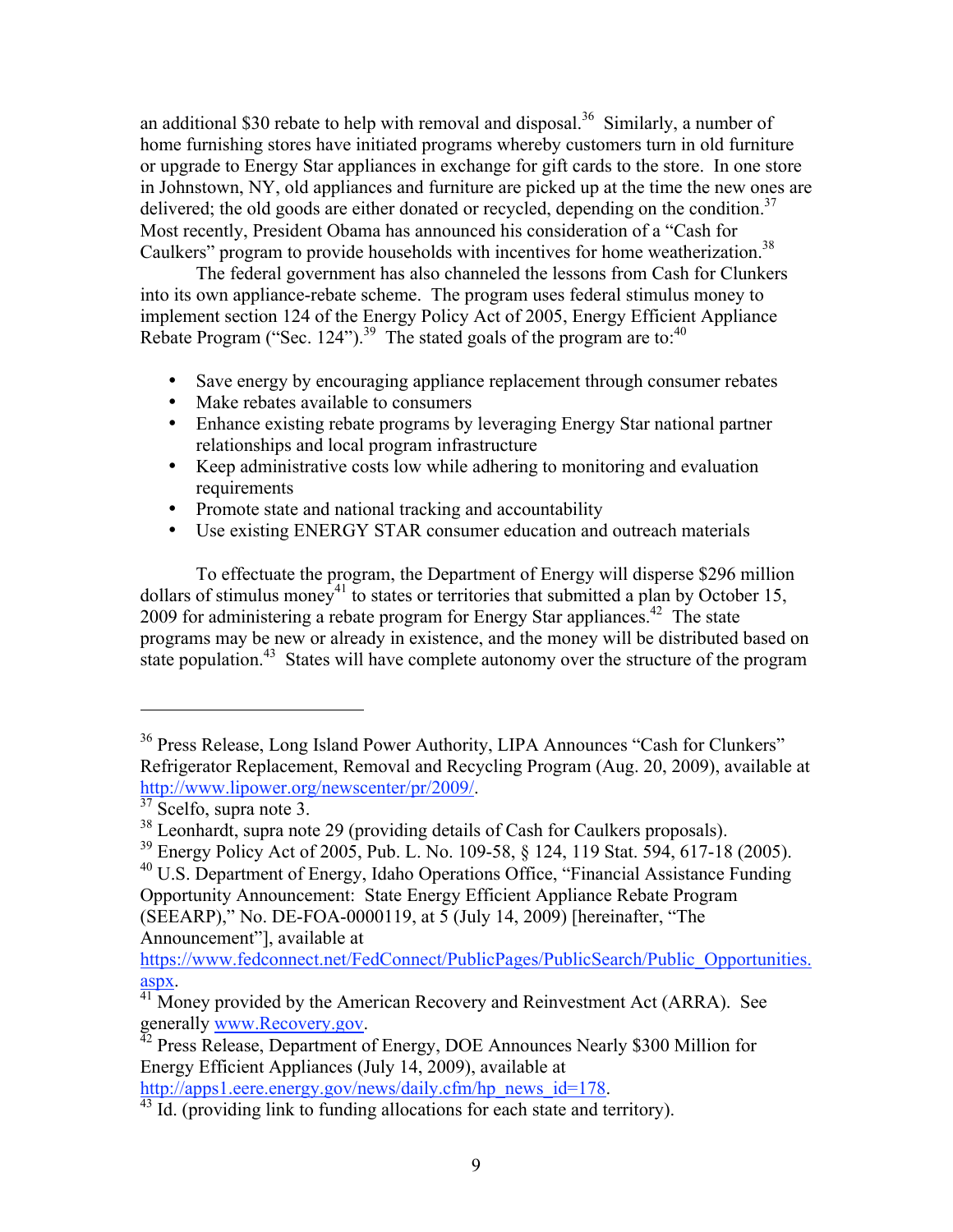and the amount of the rebate offered for each appliance.<sup>44</sup> However, the federal government recommends for inclusion in all programs the following list of 10 appliances; states may propose other appliances for inclusion, but must explain their rationale for doing so in their applications:  $45$ 

- Boilers
- Central air conditioners
- Clothes washers
- Dishwashers
- Freezers
- Furnaces (oil and gas)
- Heat pumps (air source and geothermal)
- Refrigerators
- Room air conditioners
- Water heaters

However, as will be described in Part III, the existing federal program has significant limitations. The purpose of this paper is to highlight these defects and advocate for a new, amended version to follow the existing one. The legal structure for the program is already in place and thus a follow-on program should not be difficult.

## **Part III – Drawbacks of the Current Federal Program**

## **1. Assumptions**

Before proceeding, it is worth noting the assumptions on which the subsequent analysis rests. First, it is assumed that all of the appliances on DOE's list of suggested appliances for inclusion in state rebate programs will provide a net benefit to consumers in dollars over the lifetime of the appliance if they participate in the rebate program.<sup>46</sup>

Second, it is assumed that the benefits of including each appliance on this list – both in energy reductions and consumer savings – are well above those for appliances not on the list. That is, this list is the most effective starting point for a CfA program.<sup>47</sup>

 $44$  Id.

 $45$  The list is structured to include "those residential Energy Star appliances that offer the greatest potential energy savings that are commonly included in existing utility or state consumer rebate programs." See The Announcement, supra note 40, at 6.

<sup>&</sup>lt;sup>46</sup> "Net benefit" means that the dollar amount of the rebate combined with savings in operating costs over the lifetime of the appliance exceeds the premium paid  $-$  if any  $-$  for an Energy Star appliance.

 $47$  Put differently, this paper assumes that the decision whether to include a certain appliance on the list was made based on a cost-benefit analysis that determines whether the rebate strategy is an efficient use of funds for each appliance (whether the difference in energy use between the Energy Star and older appliance is worth the money spent on rebates or whether the rebate money would be better invested elsewhere), and whether the rebate is sufficiently high to appeal to consumers.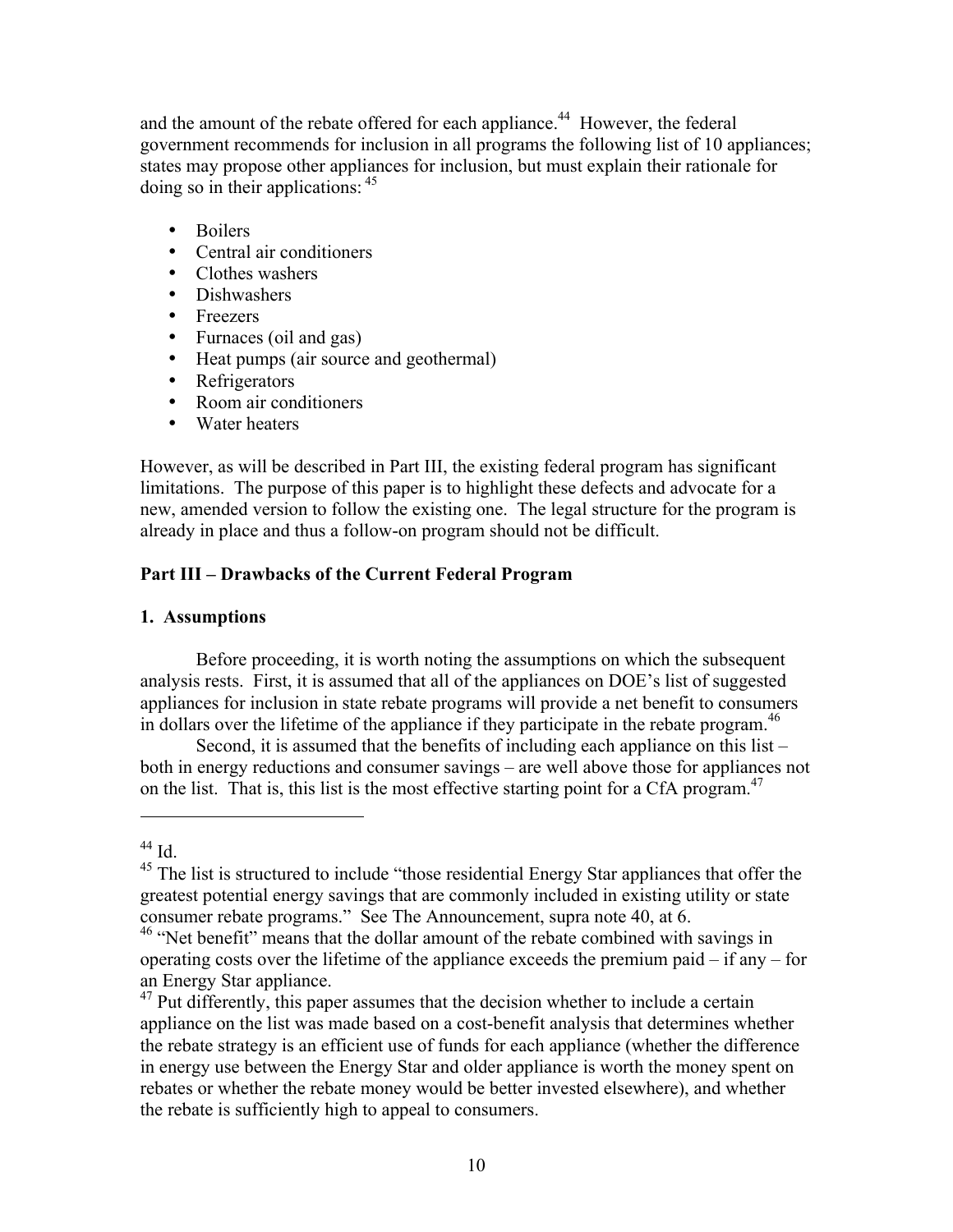Third, this paper assumes that the federal program – both the existing and potentially redesigned program – seeks to target only those consumers who were already in the market for a new appliance and does not target consumers whose appliances have years left on their expected lifespans. This assumption is based on a comparison between the sticker prices of the 10 targeted appliance categories and their rebate levels, and the unlikelihood that consumers would spend hundreds or thousands of dollars to replace, e.g. a central air conditioning system or furnace that was otherwise not in need of replacement, based on the sole incentive of a  $$100$  rebate.<sup>48</sup> This assumption forestalls the potential ridicule that "for Americans to be richer, they need to throw out their old appliances faster."49 It also embodies the idea that appliance purchases are less "elastic" than car purchases and thus less amenable to time-shifting.<sup>50</sup>

Finally, it is worth reiterating that the CfA does not purport to stimulate the economy, as did the Cash for Clunkers program. Rather, the program's primary objective is to reduce GHG emissions, though other benefits are predicted to flow from the program as well. $51$ 

## **2. Drawbacks**

 $\overline{a}$ 

The federal CfA program has the capacity to generate substantial cuts in greenhouse gas emissions, and thus the program is a worthwhile pursuit. However, certain requirements – currently missing from the federal program – are critical to the success and efficiency of the program.

The existing federal program has three primary drawbacks that if addressed, would boost the financial efficiency of the program and secure greater long-term environmental benefits. First, the program does not discriminate between consumers who have already purchased Energy Star appliances in the past (and presumably will continue to purchase Energy Star appliances in the future) and those who have not. Thus, it wastes a non-trivial portion of funds on people who would have bought Energy Star appliances whether or not they received a rebate. Furthermore, the current CfA program makes no effort to overcome market barriers that might continue to deter this class of consumer – those who have not yet entered the Energy Star market – from purchasing Energy Star appliances after the rebate program expires. Second, the program does not require the disposal and recycling of old appliances. Third, the program allocates money based on population, rather than based on the fuel mix for electricity generation of each

<sup>48</sup> Rebate estimates taken from The Announcement, supra note 40, at Appendix B.

<sup>49</sup> Whoriskey, supra note 29 (describing criticism of economics Professor James D. Hamilton).

<sup>50</sup> Gabriel Nelson, *Energy Efficiency: 'Cash for Appliances' Starts with a Trickle*, Greenwire, Dec. 18, 2009, available at

http://www.eenews.net/Greenwire/2009/12/18/10/.<br><sup>51</sup> See supra Part I.1 (describing a variety of social welfare gains from energy efficiency). The existing CfA program is also expected to spur job creation. On their applications for federal funds, states are required to estimate how many jobs their Cash for Appliances programs will create. See the Announcement, supra note 40, at Attachment 2, page 5.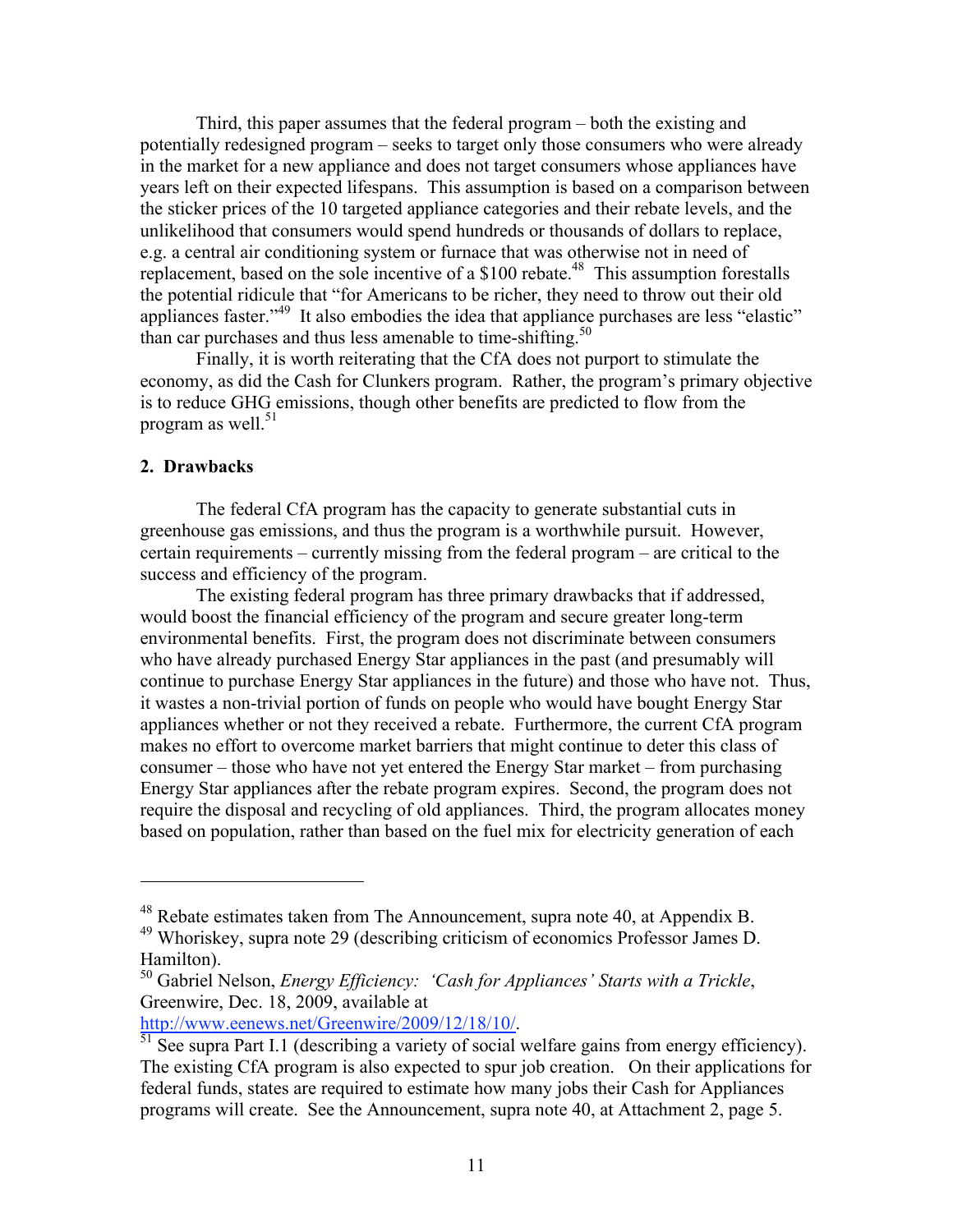state. Each of these drawbacks is described in further detail below, and solutions for addressing them in the context of a federal CfA program are proposed in Part IV.

## *A. Shortage of Funding and Inefficient use of Funds*

A significant defect of the federal program relates to its target audience. As it stands now, the program does not make any effort to target only those consumers who would not have purchased an Energy Star appliance *but for* the rebate. Assuming that those consumers who have already purchased Energy Star appliances do not need a rebate incentive to continue purchasing Energy Star appliances in the future, then providing rebates to this group wastes resources that would be better invested elsewhere on the Abatement Curve.

A simple calculation demonstrates the financial import of this point. By multiplying the projected 2009 unit sales for each appliance by the approximate rebate level, one obtains the dollar cost of rebates for nine out of the ten appliance categories.<sup>52</sup> If rebates were provided for all of the projected 2009 unit sales, the total cost of the rebates (not including administrative, disposal and other program costs) would be roughly \$2,346,390,220. Parsing this figure into rebate costs for past-Energy Star purchasers versus non-Energy Star purchasers, of the \$2.3 billion, \$724,520,513 would be used to pay for rebates for those people who had already purchased Energy Star appliances in the past. If the program could avoid paying rebates to those people who have already bought into the Energy Star idea – either because they understand the beneficial impacts on energy bills or they are environmentally aware, for example – program costs could be reduced by roughly 32%, to just over \$1.6 billion (see Figure 2). Though this strategy risks underinclusivity – presumably a fraction of the existing Energy Star appliance owners will not continue to purchase Energy Star products without an incentive to do so (perhaps they were dissatisfied with the product, or they inherited the product originally and are unaware of the significance of the Energy Star label) – this is likely to be a small fraction of the cohort and nevertheless not worth the \$724 million that could be put to use on alternative climate change abatement measures.

<sup>&</sup>lt;sup>52</sup> Water heaters were left out of the analysis due to insufficient data and the variability of efficiency depending on type. All data was taken from the Announcement, supra note 40, at Appendix B.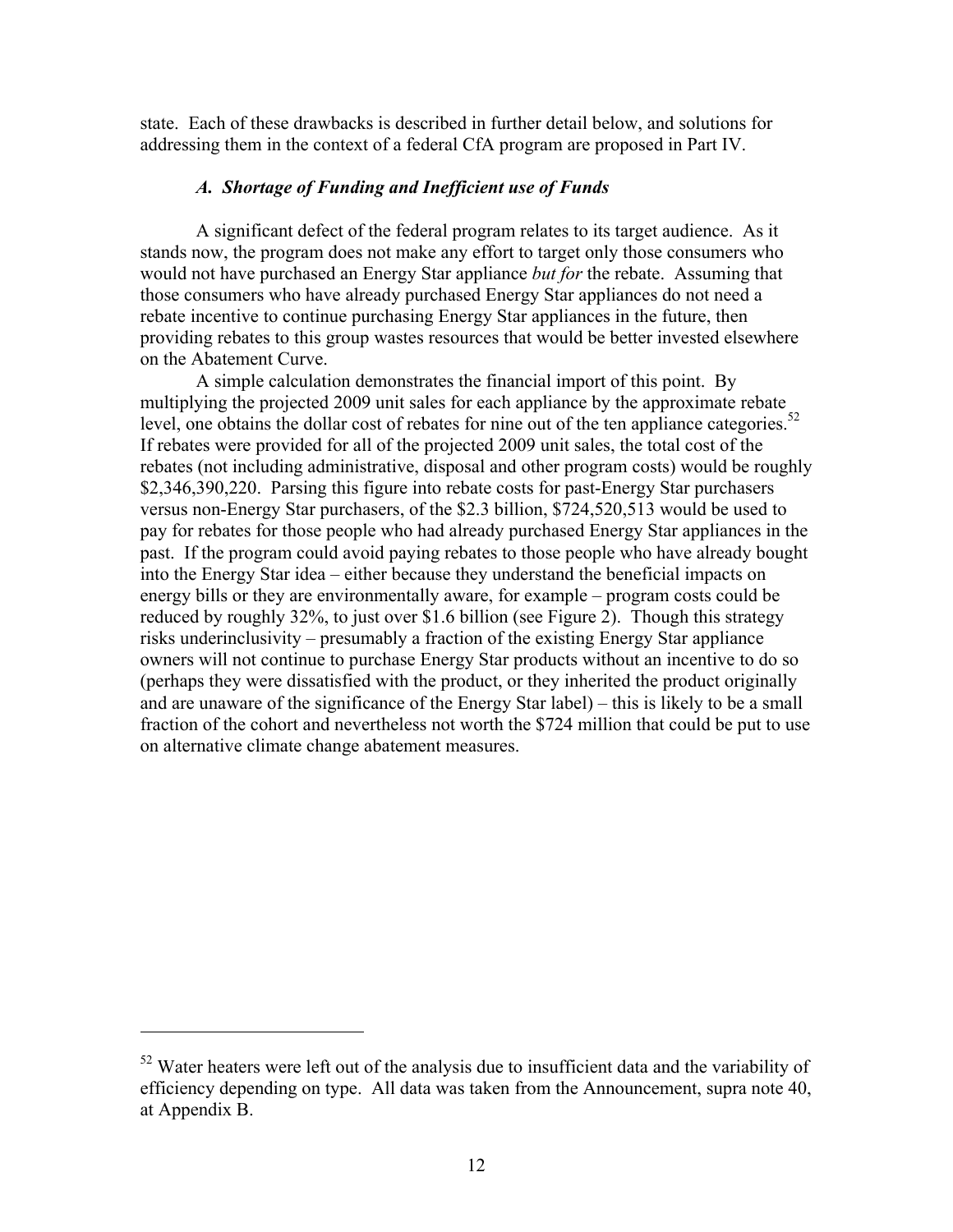|                                 | Projected 2009<br><b>Total Category</b><br><b>Unit Sales</b> | Energy<br>Star<br>Market<br>Share | Non-Energy<br><b>Star Market</b><br>Share | Rebate Levels<br>(\$) (from<br>preexisting<br>programs) | Cost of rebates<br>for appliances<br>for people who<br>already owned<br>Energy Star<br>appliances (\$) | Cost of rebates for<br>appliances for<br>people who did not<br>previously own<br>Energy Star<br>appliances $(\$)$ |
|---------------------------------|--------------------------------------------------------------|-----------------------------------|-------------------------------------------|---------------------------------------------------------|--------------------------------------------------------------------------------------------------------|-------------------------------------------------------------------------------------------------------------------|
| Clothes<br>washers              | 7,860,000                                                    | 0.4                               | 0.6                                       | 75                                                      | 235,800,000                                                                                            | 353,700,000                                                                                                       |
| Dishwashers                     | 5,486,000                                                    | 0.4                               | 0.6                                       | 25                                                      | 54,860,000                                                                                             | 82,290,000                                                                                                        |
| Refrigerators                   | 8,700,000                                                    | 0.3                               | 0.7                                       | 25                                                      | 65,250,000                                                                                             | 152,250,000                                                                                                       |
| Freezers                        | 2,046,250                                                    | 0.03                              | 0.97                                      | 25                                                      | 1,534,687                                                                                              | 49,621,562                                                                                                        |
| Room Air<br>Conditioners        | 8,660,495                                                    | 0.5                               | 0.5                                       | 20                                                      | 86,604,950                                                                                             | 86,604,950                                                                                                        |
| Central Air<br>Conditioners     | 4,233,080                                                    | 0.21                              | 0.79                                      | 100                                                     | 88,894,680                                                                                             | 334,413,320                                                                                                       |
| Air Source<br><b>Heat Pumps</b> | 1,768,260                                                    | 0.18                              | 0.82                                      | 250                                                     | 79,571,700                                                                                             | 362,493,300                                                                                                       |
| Oil Furnaces                    | 43,443                                                       | 0.1                               | 0.9                                       | 110                                                     | 477,873                                                                                                | 4,300,857                                                                                                         |
| Gas Furnaces                    | 2,128,234                                                    | 0.32                              | 0.68                                      | 110                                                     | 74,913,836                                                                                             | 159,191,903                                                                                                       |
| Oil Boilers                     | 119,732                                                      | 0.61                              | 0.39                                      | 300                                                     | 21,910,956                                                                                             | 14,008,644                                                                                                        |
| <b>Gas Boilers</b>              | 188,485                                                      | 0.39                              | 0.61                                      | 200                                                     | 14,701,830                                                                                             | 22,995,170                                                                                                        |
| Cost to<br>government           |                                                              |                                   |                                           |                                                         | \$724,520,513                                                                                          | \$1,621,869,707                                                                                                   |
| <b>Total</b>                    |                                                              |                                   |                                           |                                                         |                                                                                                        | \$2,346,390,220                                                                                                   |

 Thus, two lessons emerge going forward: First, the federal program as it stands is under-financed. The program provides \$296 million to states, whereas \$1.6 billion would be needed for rebates to meet the demand of consumers who were trading in non-Energy Star appliances (this says nothing of the added costs for administration and disposal). While about half of states have existing rebate programs<sup>53</sup> and those states are expected to continue to contribute state financing, it is unlikely that state funding would total the \$1.3 billion needed plus administrative and disposal costs.

Second, though the program has negative abatement costs (see Figure 1), the large absolute cost of the program reinforces the idea that it should narrowly target only those who require incentives to switch to Energy Star appliances. Part IV sets forth suggestions for how to distinguish between consumer groups and recommends ways to overcome market barriers that will pose obstacles to rational purchasing after the rebate program ends.

## *B. Insufficient Disposal Requirements*

**Figure 2**

 $\overline{a}$ 

Another drawback to the federal program is the absence of a requirement for state recycling and disposal programs. This defect could have a number of pernicious effects:

<sup>53</sup> See Brian Hartman, *'Cash for Refrigerators:' Like Clunkers, But for Appliances*, ABC News, Aug. 20, 2009, available at

http://abcnews.go.com/Technology/JustOneThing/story?id=8374739 (quoting Jill Notini of the Association of Home Appliance Manufacturers).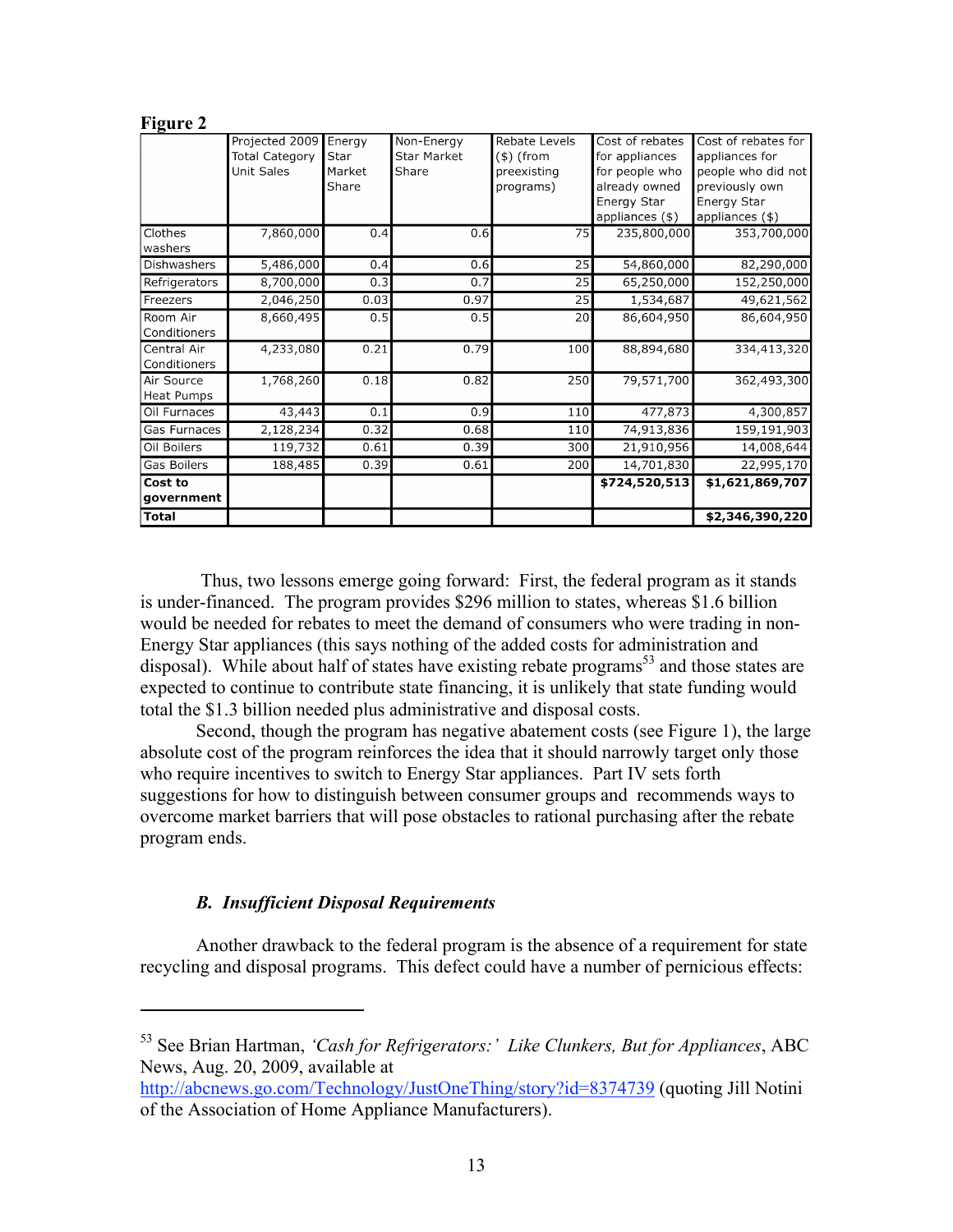first, consumers could end up doubling their energy use by keeping both appliances (e.g. retaining an old room air conditioner for use alongside a new one). Second, consumers may choose not to participate in the rebate program at all without an easy, streamlined way of swapping out the old appliance. Indeed at least part of the success of the original Cash for Clunkers program derived from the simplicity of the program, involving essentially just a single transaction. Or third, consumers could dispose of old appliances in inappropriate, environmentally-damaging ways.

The guidelines for the current CfA program merely "encourage[] States to include in their program recycling of used appliances."54 Not surprisingly, the state proposals for federal money, submitted on October 15, 2009, vary widely in their plans for disposal and recycling programs. As examples, states such as California and Connecticut include stringent requirements for product disposal and recycling. California will distribute rebates only to those who replace and recycle their old appliances. The state requires proof of compliance and offers significant guidance and assistance to consumers for disposal.55 In contrast, New York and Florida do not require consumers to trade in their old appliances, though both states encourage recycling by providing an extra \$25-75 for those who can demonstrate proof of disposal. Neither state assists with disposal directly, though NYSERDA – the public benefit corporation administering New York's CfA program – plans to coordinate efforts within New York City to ensure consumers have disposal options available.<sup>56</sup>

Furthermore, the federal government prohibits states from using federal money for direct recycling costs; they may only use the funds to administer recycling programs,57 and, administration costs must be kept within 10-25% of the total program costs.<sup>58</sup> Thus, the federal program provides no incentive to states to actually implement and subsidize an effective, comprehensive recycling program.

## *C. Allocation of Money Based on Population*

A final obstacle in the current program is the allocation of funds based on state population. In the context of a climate change-focused program with limited funding, a population allocation system does not make efficient use of government funds. As

 $<sup>54</sup>$  American Recovery and Reinvestment Act of 2009 (ARRA): State Energy Efficient</sup> Appliance Rebate Programs, Questions, at 5 [hereinafter "Questions"], available at www.drintl.com/energystar/FedConnect\_Questions-Answers\_Posted\_12Aug09.pdf.<br><sup>55</sup> California Energy Commission Application for Solicitation: DE-FOA-0000119, at 10

<sup>(</sup>Oct. 14, 2009), available at http://www.energy.ca.gov/recovery/energystar.html.<br><sup>56</sup> Email on behalf of Tina Blowers to News-L@Listserve.NYSERDA.org, "New York's

Great Appliance Swap Out" Program Approved (Dec. 7, 2009) (on file with author); Florida Energy & Climate Commission, Florida Energy Star Appliance Rebate Program, available at

http://myfloridaclimate.com/climate\_quick\_links/florida\_energy\_climate\_commission/en ergy\_star\_appliance\_rebate\_program.<br>
<sup>57</sup> Questions, supra note 54, at 3-5.

<sup>&</sup>lt;sup>58</sup> The Announcement, supra note 40, at 6.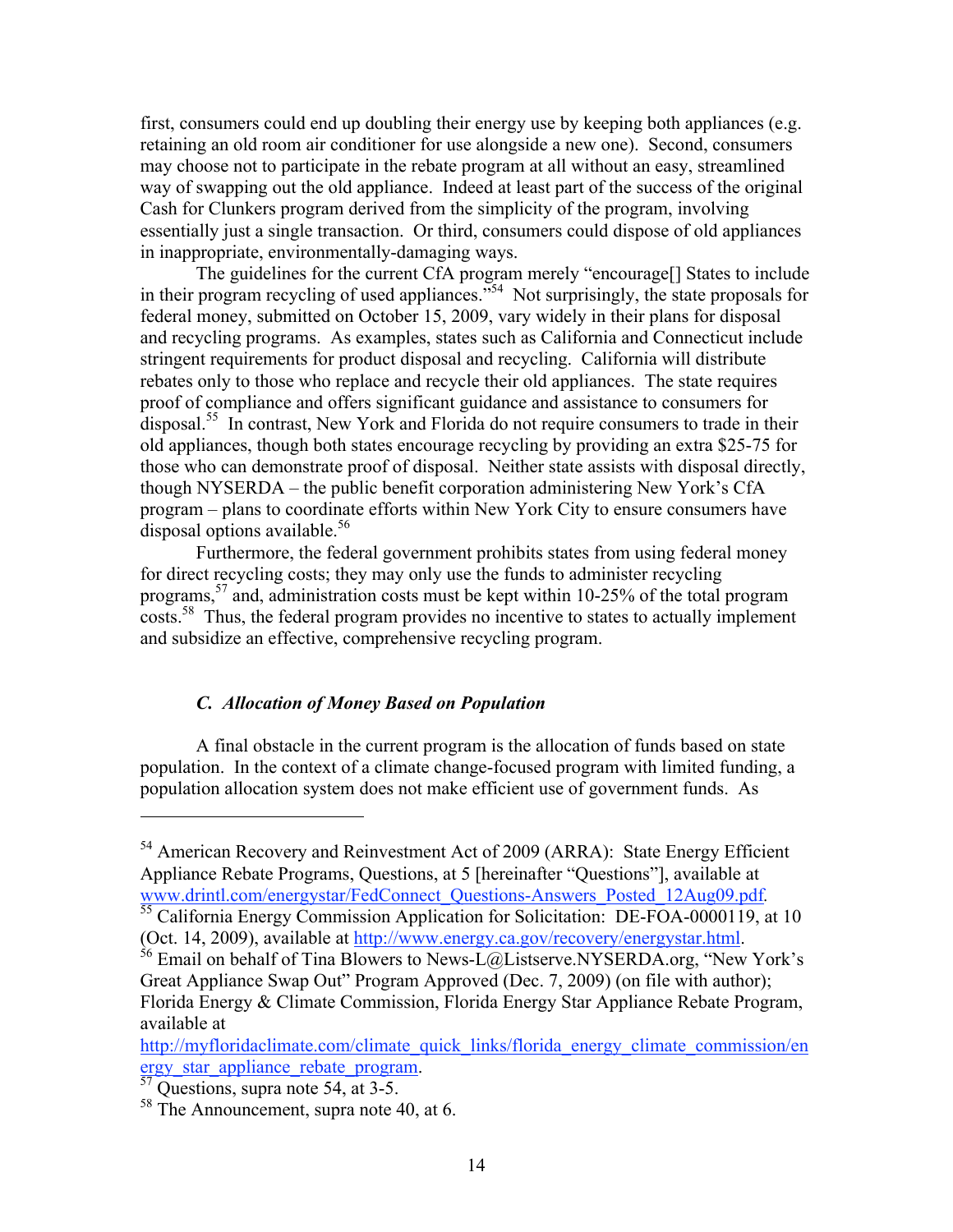discussed below,<sup>59</sup> distribution based on fuel mix would optimize the use of government funds in a CfA program.

## **Part IV – Suggestions Going Forward**

Though the current program is already underway, this paper predicts that the money allocated will make only a small dent in the potential energy savings. Thus this paper advocates viewing the current effort as a pilot program and incorporating these suggestions into a second program with new funding. Even without a second round of funding from the federal government, these suggestions are recommended for incorporation into ongoing individual state programs.

## **1. Target Only Those Who Need Incentives to Buy Energy Star**

This paper suggests that only those who are trading in non-Energy Star appliances should qualify for a rebate on a new appliance. Categorizing consumers based on prior choices creates an imprecise but practical proxy for narrowing the program and cutting costs. It also answers the concern of the Cash for Clunkers critics who argue that the program was wasteful because the car sales would have occurred anyway.<sup>60</sup> This proxy certainly risks underinclusivity – it assumes people who purchased a certain type of good in the past will continue to purchase that type of good in the future.<sup>61</sup> However, this paper asserts that the opportunity cost of forgoing alternative climate change mitigation strategies is too large to justify expensive rebates for all consumers.

The mechanics of a program targeting consumers based on current appliance ownership are fairly straightforward. Assuming that disposal of the old appliance is a mandatory condition of the program, $62$  one can monitor and enforce this categorization by either directly viewing the old appliance when it is retrieved for disposal, or by requiring third-party verification of disposal – including a brief description of the appliance that was given up.<sup>63</sup> To be sure, these enforcement mechanisms do not wholly prevent gaming of the system. A consumer might use a relative's unwanted old appliance for trade-in and keep her own Energy Star appliance for continued use alongside the new one. Or, forgery of the disposal paperwork is possible. Nonetheless, this paper presumes that because opportunities for cheating are low (for many of the appliance categories a second appliance of that type would not be useful or desirable) and because there are sufficient ways in which a customer could "get caught" in the process of cheating, this concern is relatively mild.

<sup>59</sup> See infra Part IV.4.

 $60$  See supra note 29 and accompanying text.

 $^{61}$  See supra Part III.2.A.<br> $^{62}$  See infra Part IV.3.

 $^{63}$  Id. (discussing and recommending California's disposal system which enlists "Official Partners" to perform functions such as third party verification).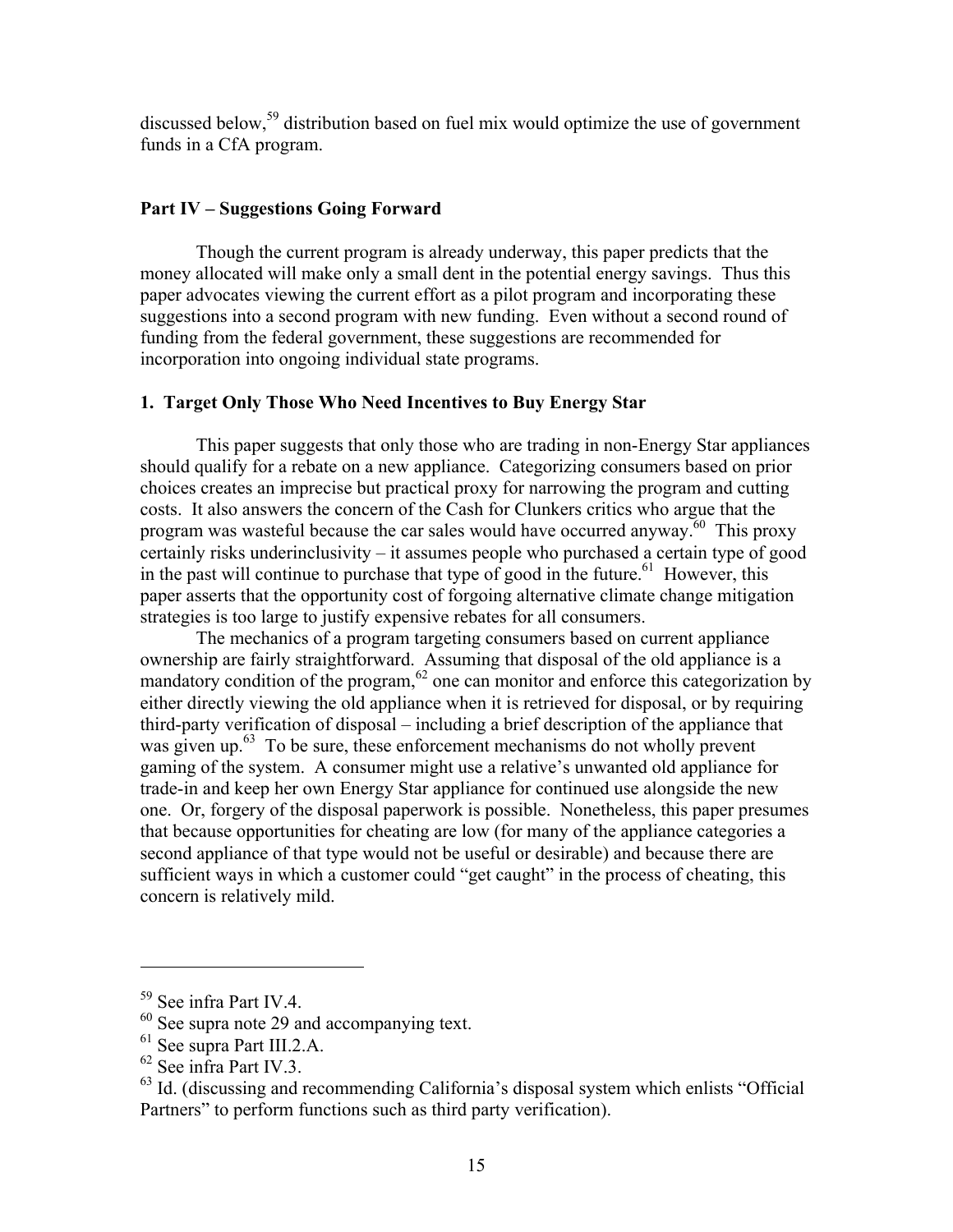#### **2. Facilitate Market Transformations by Mitigating Implicit Discount Rates**

While part of the purpose of a CfA program is conversion of the existing appliance stock to more energy efficient models, an equally important goal should be the transformation of markets to encourage preferences for energy efficient products. As discussed in Part I.2, many barriers exist that inhibit consumer investments in energy efficient products. Yet structured appropriately, a CfA rebate program can serve as a vehicle for overcoming these barriers both in the short term (during the life of the rebate program) and the long term.<sup>64</sup> To this end, this paper recommends several tools through which a rebate program can bolster consumer participation in the CfA program, overcome market barriers, and facilitate long-term market transformation in support of energy efficient products. The barriers and accompanying proposals may be grouped into two categories: information obstacles and split incentives.

## *A. Information Obstacles*

 $\overline{a}$ 

Many of the market barriers to energy efficient appliances – lack of information, rushed decisions, risk aversion, bounded rationality and upfront capital costs – are rooted in the fundamental problem of an information deficit. Often consumers are simply unaware of the potential environmental and financial benefits of an Energy Star appliance. Or, though the information is available to consumers, it is sufficiently unfamiliar or complex to assist in rational decision making. These obstacles are exacerbated in the context of rushed decisions: accessibility and clarity of information are critical when consumers have little time to research products. In addition, information barriers may intensify the risk aversion of many consumers: when buyers are confused or insecure about the payoffs of a new product, they will not be inclined to invest in it. Finally, information obstacles relate to the problem of upfront capital costs as well. A budget-conscious consumer choosing between two refrigerators, for example, may opt for the less energy efficient one because it is cheaper; but armed with information about savings in operating costs, the consumer might well be inclined to select the more efficient refrigerator.<sup>65</sup>

<sup>64</sup> Michael Gibbs & Jeanne C. Townend, *The Role of Rebates in Market Transformation: Friend or Foe?*, American Council for an Energy-Efficient Economy 2000, Summer Study on Energy Efficiency in Buildings, at 6.121.

<sup>&</sup>lt;sup>65</sup> Of course the problem remains that certain consumers simply do not have the financial means to pay the higher upfront costs at the time of purchase. This difficulty can be alleviated in the short-term with a CfA rebate. In the longer term, to the extent that energy efficient appliances do not achieve a cost-competitive status in the market place, government programs should continue to subsidize upfront costs for low-income consumers. For example, New York's Energy \$mart Loan Fund program provides loans for a number of home efficiency improvements, including the purchase of Energy Star appliances. See, e.g., New York State Energy Research and Development Authority, Financing for Single Family Homes, available at

http://www.getenergysmart.org/SingleFamilyHomes/ExistingBuilding/HomeOwner/Fina ncing.aspx.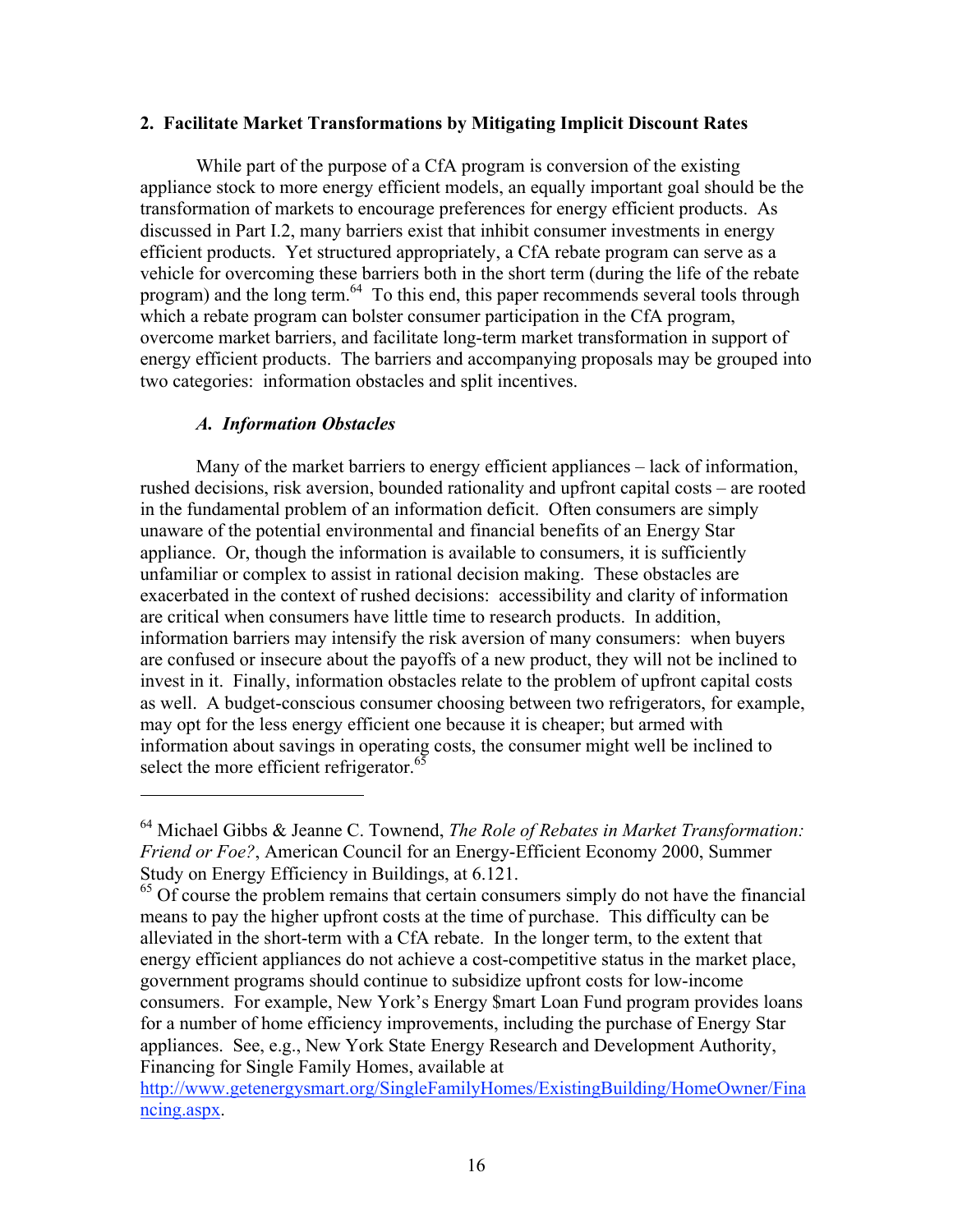Information obstacles are unlikely to pose a significant problem for consumers during the life of the rebate program. A well-advertised, simple program that offers sufficiently large rebates should arguably be adequate for directing consumers already in the market for new appliances towards energy efficient models. However, for a CfA rebate program to shift consumer preferences for the long run, it is critical that "consumers trying these products … find [Energy Star products] superior to the less efficient alternatives."<sup>66</sup> Assuming the performance, features, and maintenance requirements of appliances are comparable across efficiency categories, the primary performance metric for consumer satisfaction will be operating cost.

Thus, a primary objective of the rebate program should be to demonstrate to consumers – with concrete, empirical, clear information – the actual monetary savings achieved from an energy efficient appliance. This suggestion finds support in marketing techniques derived from behavioral studies and "prospect theory."67 Because "[c]onsumers try to anticipate and avoid feelings of regret," the most effective policy tools will offer consumers "what they want: sure, even if modest, gains."<sup>68</sup> States should therefore incorporate educational and marketing components into CfA programs. Distributing Energy Star information to consumers who participate in the rebate program should be a given for all states. However, these efforts should be supplemented with more direct, penetrating efforts to raise awareness about household energy consumption.

Two tools are highlighted below for state adoption that would raise awareness about the cost-savings from energy efficient appliances, would be fairly easy to administer in conjunction with a CfA program, and would help maintain demand for Energy Star appliances after the end of the CfA program. The federal government should encourage the use of these tools and simultaneously stress to states the importance of ongoing education campaigns about energy efficiency.

#### **a) Utility Bills as a Mechanism for Framing**

When customers take advantage of the initial CfA rebate, retail stores could provide them with a model utility bill that compares the monthly operating cost of a non-Energy Star appliance with that of an Energy Star appliance.<sup>69</sup> Cost savings and extrapolated payback periods should be painstakingly clear and accessible.

A more interesting version of this approach would be to enlist utility companies as partners in this effort and include the comparison on the consumer's personal bill. It would be administratively overwhelming to break each bill down by appliance and issue a comparison for each. However, a general information sheet with simple costcomparisons for each appliance category according to energy prices for that particular month could provide consumers with an ongoing, simple, empirical indication of how

 $66$  Gibbs & Townend, supra note 64, at 6.122.

 $67$  "Prospect theory emphasizes behavioral description rather than pure rationality and suggests that under conditions of uncertainty, individuals derive markedly asymmetrical 'values' for a financial loss as compared to a financial gain." Vinayak Bhattacharjee, Charles J. Cicchetti, & William F. Rankin, *Energy Utilities, Conservation, and Economic Efficiency*, XI Contemporary Policy Issues at 69, 72 (Jan. 1993).

 $68^{\circ}$  Id. at 69, 73.

 $^{69}$  See id. (discussing framing techniques to promote conservation).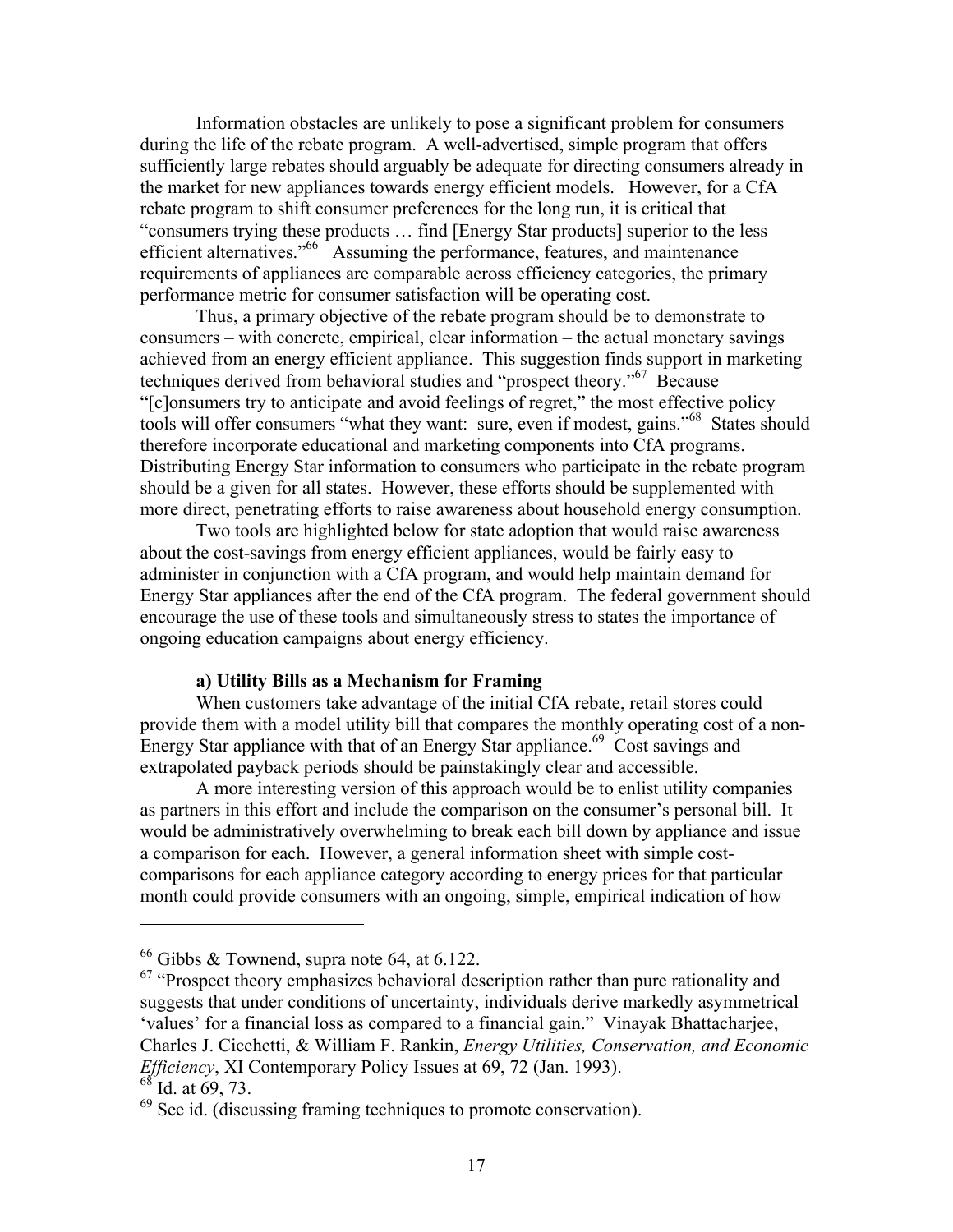much money they can save on their utility bills with Energy Star appliances. While this strategy would require coordination between the state and utility companies, the CfA should encourage such partnerships and maintain flexibility at the state level to this end.

#### **b) Energy Audits**

A second mechanism for disseminating information about appliance efficiency is a home energy audit program. Many states already provide residential energy audits. As an example, New York's NYSERDA Home Performance with Energy Star program links consumers with contractors who will assess a home, make recommendations for efficiency improvements, and then perform the work if desired.<sup>70</sup> Offering a free energy audit to customers participating in the rebate program publicizes the audit program and presumably entices at least some portion of consumers to take advantage of it. Once a consumer has an energy audit performed on her home, whether or not she proceeds with retrofits immediately, she will be more knowledgeable and equipped to consider efficiency in future purchasing decisions.

The federal government should not require states to adopt audit and utility bill programs in order to receive money for a CfA program; states are better-equipped to determine what type of information program would fit well within existing state efforts. However, the federal government should make the receipt of federal funds for CfA contingent on the demonstration of a strong, targeted information-dissemination program to facilitate a market transformation toward energy efficient products for the long run.

#### *B.**Split Incentives*

 $\overline{a}$ 

Split incentive problems – often described in principal-agent terms<sup>71</sup> – develop when the costs and rewards of energy efficiency investments run to different parties. The most common example of split incentives relating to residential appliances arises in the rental-housing context. This paper focuses on this landlord-tenant situation in detail given that rental units comprise approximately 35% of housing in the country.<sup>72</sup> Furthermore, a recent study suggests that 31.4% of the total energy use for refrigerators, space heating, water heating, and lighting in the U.S. suffers from a principal-agent problem.<sup>73</sup> Thus, the magnitude of the split incentive problem is significant and methods for addressing it should be woven into a CfA program.

Rental contracts can produce split incentives in two directions: In one scenario landlords lack incentives to purchase energy efficient appliances because tenants pay the utility bills and thus will reap the financial returns of these investments. In the opposite

<sup>70</sup> New York State Energy Research and Development Authority, Home Performance with ENERGY STAR, at<br>http://www.getenergysmart.org/SingleFamilyHomes/ExistingBuilding/HomeOwner.aspx.

 $\frac{1}{11}$  International Energy Agency, Mind the Gap: Quantifying Principal-Agent Problems in Energy Efficiency (2007), at 27, 31, available at

http://www.iea.org/w/bookshop/add.aspx?id=324.<br><sup>72</sup> U.S. Census Bureau, Housing Vacancies and Homeownership, available at http://www.census.gov/hhes/www/housing/hvs/qtr309/q309tab5.html.<br><sup>73</sup> International Energy Agency, supra note 71, at 191.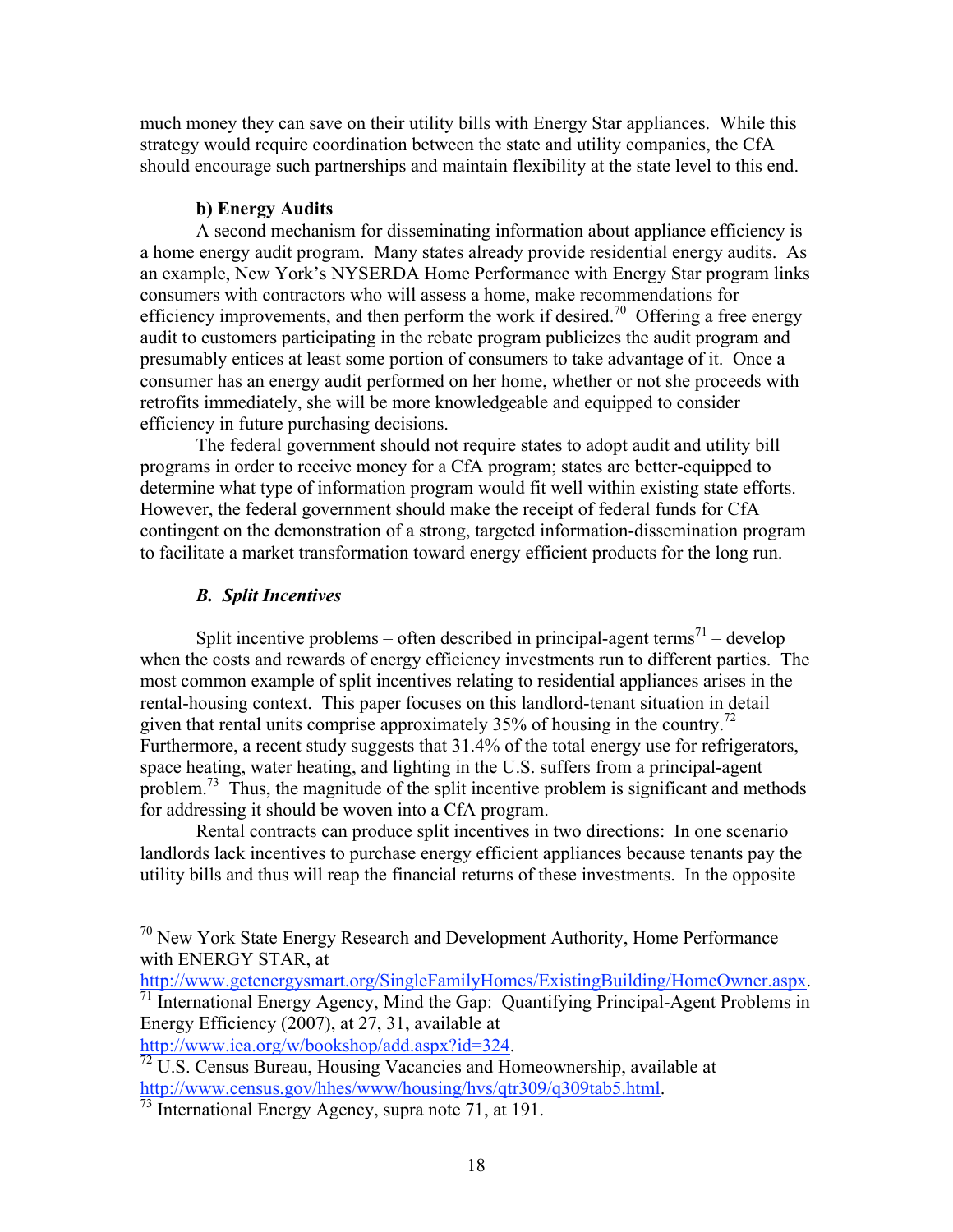direction, tenants are reluctant to invest in efficiency upgrades either when the landlord pays the utility bills or when tenants are uncertain whether they will be living there long enough to recoup the investment. The CfA program is itself a partial solution to the split incentives problem. Given that CfA targets only those who are already in the market for a new appliance, the rebate makes Energy Star appliances a financially more attractive option by effectively decreasing the payback period (a lower investment upfront means that less time is required to recoup the investment – thus, e.g., a tenant may feel more confident she will not move before the end of the payback period). However, two problems linger: first, to the extent that one pays a premium for Energy Star appliances, landlords may not recoup their full investment solely in the form of the rebate. Second, once the CfA money runs out, the partial mitigation of the problem from the CfA program evaporates. Thus, the CfA program should require states to build in certain mechanisms that will address split incentive problems beyond the life of the rebate program.

The literature suggests three primary ways to address split incentives: (1) contract redesign; (2) regulatory tools such as standards and building codes;<sup>74</sup> and (3) information distribution.<sup>75</sup> In the context of the CfA program, landlords and tenants must be treated separately, and contract design provides the most useful mechanism for mitigating split incentives<sup>76</sup>

## **a) Treat Tenants and Landlords Separately**

While both landlords and tenants care about upfront costs, the extent to which they will overcome this concern depends primarily on whether they will later recoup these costs in the form of lower energy bills. This problem simply cannot be overcome without reference to two distinct variables: who selects and pays for the appliance and who pays the energy bill. Thus, four scenarios are possible (see Figure 3):

 $74$  Regulatory options embody a wide range of efforts, including, for example, typical performance standards and codes; Residential Energy Conservation Ordinances (RECOs) which require efficiency upgrades to existing buildings before they can be sold or renovated; or Pay-As-You-Save (PAYS) systems, whereby the upfront costs of efficiency upgrades are subsidized and repaid over time by the consumer through savings in energy bills. See Beth E. Williams, Masters Thesis, Overcoming Barriers to Energy Efficiency for Rental Housing, Massachusetts Institute of Technology, at 30-34 (2008), available at http://dspace.mit.edu/handle/1721.1/44348.<br><sup>75</sup> Id. at 38; International Energy Agency, supra note 71, at 191.

<sup>&</sup>lt;sup>76</sup> The other two tools will not be discussed: appliance standards and building codes are extremely important mechanisms for energy efficiency, but this paper takes the view that linking building codes with a CfA program would impose unnecessary administrative costs. Specific information tools have already been identified and suggested for incorporation into the CfA program. See supra Part IV.2.A.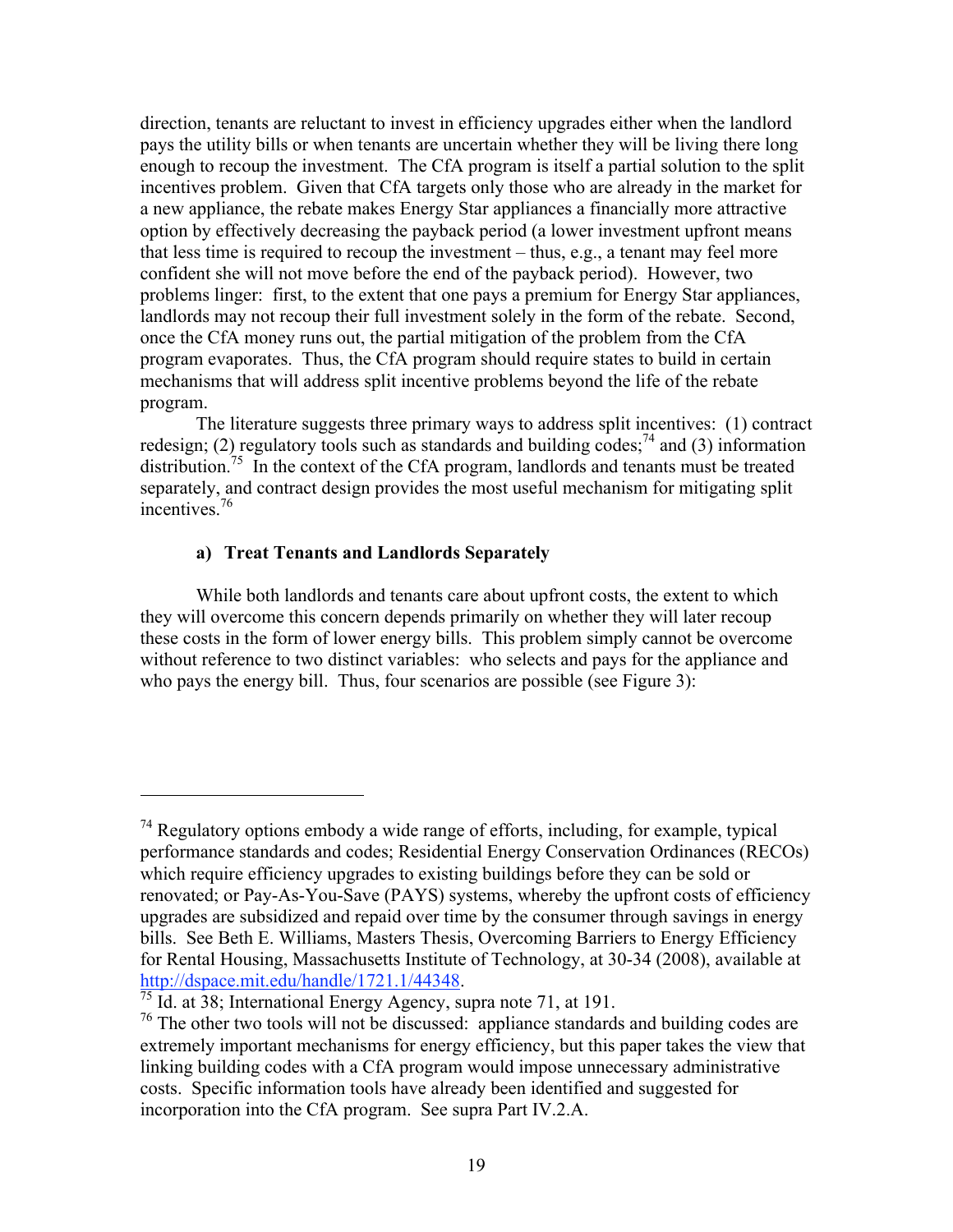| Figure $3^{77}$    |                      |                                       |
|--------------------|----------------------|---------------------------------------|
|                    | Tenant chooses the   | <b>Landlord chooses the appliance</b> |
|                    | appliance            |                                       |
| <b>Tenant pays</b> | Scenario 1: No Split | Scenario 2: Efficiency problem        |
| energy bill        | Incentives problem   |                                       |
| Landlord           | Scenario 3: Usage &  | Scenario 4: Usage problem             |
| pays energy        | Efficiency problem   |                                       |
| bill               |                      |                                       |

Because the CfA does not purport to change the quantity of usage of appliances by end users, the focus here is on scenarios 2 and 3.

#### *Scenario 2*

When scenario 2 is in play, the CfA should make sure that the landlord recoups almost all of her investment in an energy efficient appliance. This could be accomplished in two ways: provide landlords with a larger rebate than consumers (the latter group will recoup costs through energy bills), or, facilitate a state-run program whereby landlords and tenants can enter into contracts such as "green leases" that help align their incentives.

The viability of the former option – providing landlords with a higher rebate – would depend on the price of the appliance, the premium paid for an Energy Star appliance (the difference between the cost of an Energy Star appliance and the cheapest appliance on the market – or rather, the appliance the landlord is otherwise likely to purchase). Thus, in order to pay landlords higher rebates, the premium for Energy Star must be sufficiently small to allow that difference to be made up through the added rebate. To finance this, a state might decrease rebates to the consumers in Scenario 1 by a small amount.

An alternative approach would facilitate contracts between landlords and tenants that would allow landlords to share in the gains from the reduced operating costs. One such option would be a "green lease," or a contract stating that the landlord may raise the rent by an amount *less than* the expected monthly energy savings received through energy efficiency measures paid for by the landlord.<sup>78</sup> To be sure, the green lease poses a number of potential problems: it may be difficult to estimate monthly savings from a given appliance, and tenants may be wary that they will bear the burden of this endeavor – particularly tenants with high energy bills; there may not be sufficient trust or amicability between landlords and tenants to strike such a deal; and low income tenants may oppose rent increases, even if these increases are offset by energy savings.<sup>79</sup> Nonetheless, the state could help solve the first two problems by providing, through a CfA program, a third-party auditor to help determine energy savings and set the appropriate rent level. Furthermore, rent offsets could be calculated annually based on the consumer's actual, rather than projected savings. With regard to the last problem, the

 $77$  International Energy Agency, supra note 71, at 34.

<sup>78</sup> Williams, supra note 74, at 36.

 $79$  Id. at 37.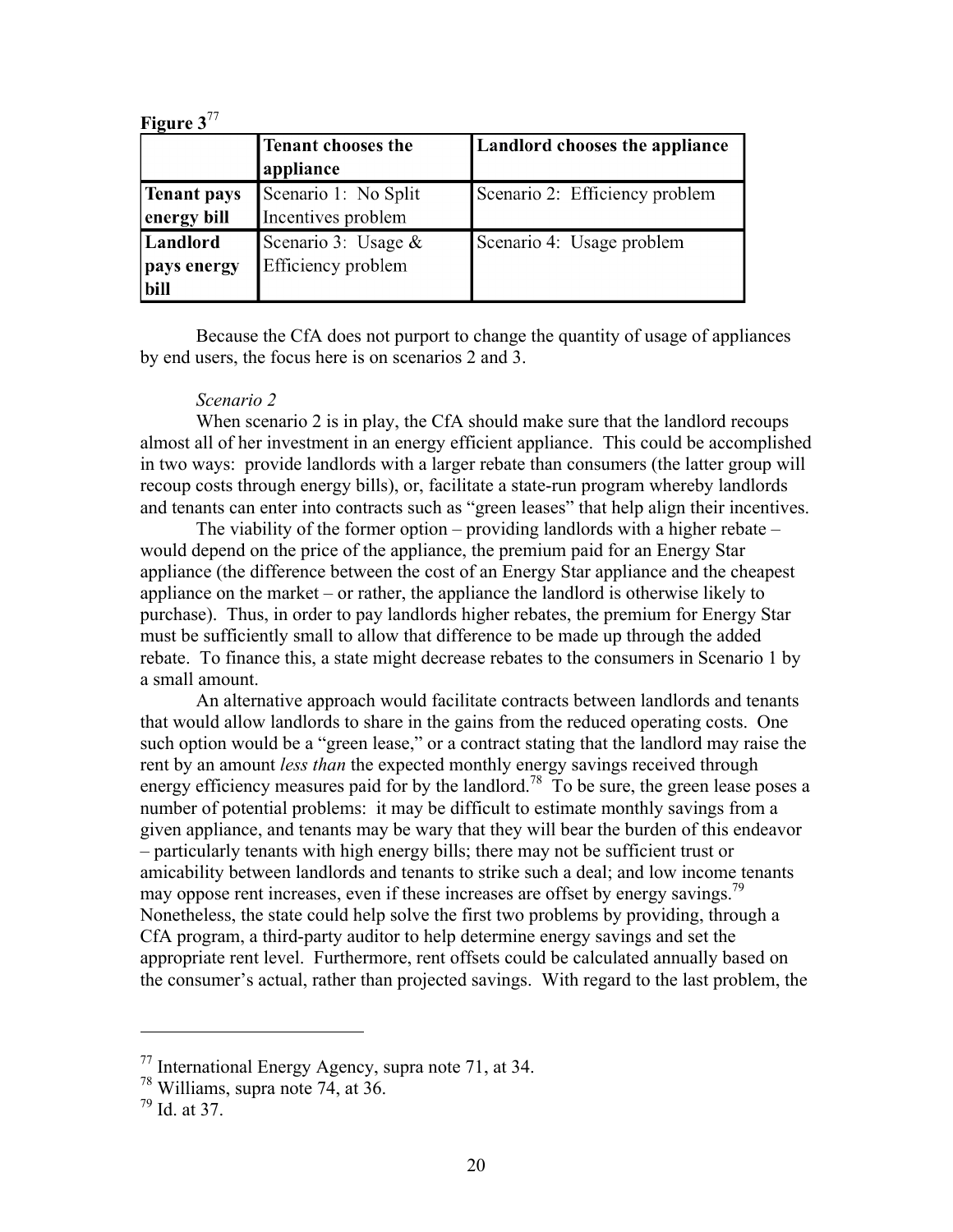CfA should recommend that landlords and renters take advantage of other subsidies directed at retrofitting low-income housing, rather than participate in green leases.

#### *Scenario 3*

 $\overline{a}$ 

In scenario 3, a similar problem occurs, but the incentives are reversed. Because the landlord pays the energy bill, the tenant has no incentive to select an energy-efficient appliance if the rebate does not cover the whole cost of the Energy Star premium. Again, a "green lease" method could address this issue in the form of rent reductions for the tenant and achieve an end result where both parties still come out ahead.

Though potentially difficult to structure at first, a collateral contracting program would have the benefit of lasting long after funds for rebates have evaporated.

#### **3. Require Comprehensive Disposal Programs**

The CfA encourages states to implement a disposal and recycling program alongside their CfA programs. In reality, however, there is significant diversity among state disposal programs.<sup>80</sup> Furthermore, the refusal of the federal government to allow federal funds to be used for disposal costs constrains states further in this effort. This paper argues that a comprehensive disposal program should be a mandatory condition for receiving federal funds for a CfA and that federal money should be used to help operate these programs.

An example of a comprehensive disposal plan should be provided to states applying for funds, and California's program serves as a useful prototype. California's recycling program includes the following components:<sup>81</sup>

- Mandatory recycling of old appliances when a rebate is received for purchase of a new appliance;
- Enlisting "Official Partners" including utilities, appliance retailers and manufacturers, recyclers, and marketers – to pick up and dispose of appliances;
- Requiring Official Partners to dispose of the appliances in conformance with state standards as well as U.S. EPA's Responsible Appliance Disposal criteria.<sup>82</sup>

All states should be required to demonstrate that they have adopted this framework or an equally robust program.

#### **4. Distribute Money to States Based on Fuel Mix, Not Population**

The current CfA program distributes money to states based on state population. However, a dollar of investment in one state does not necessarily create the same environmental benefits that a dollar of investment in another might have. That is, all

<sup>80</sup> See supra Part III.2.B; Nelson, supra note 50 ("Rebate programs will vary widely around the country, in part because many state governments and utilities already offer incentives on efficient appliances.").

<sup>&</sup>lt;sup>81</sup> California Energy Commission Application for Solicitation, supra note 55, at 8-11.  $82$  See U.S. EPA, Ozone Layer Depletion – Partnerships: Responsible Appliance

Disposal (RAD) Program, available at http://www.epa.gov/ozone/partnerships/rad/.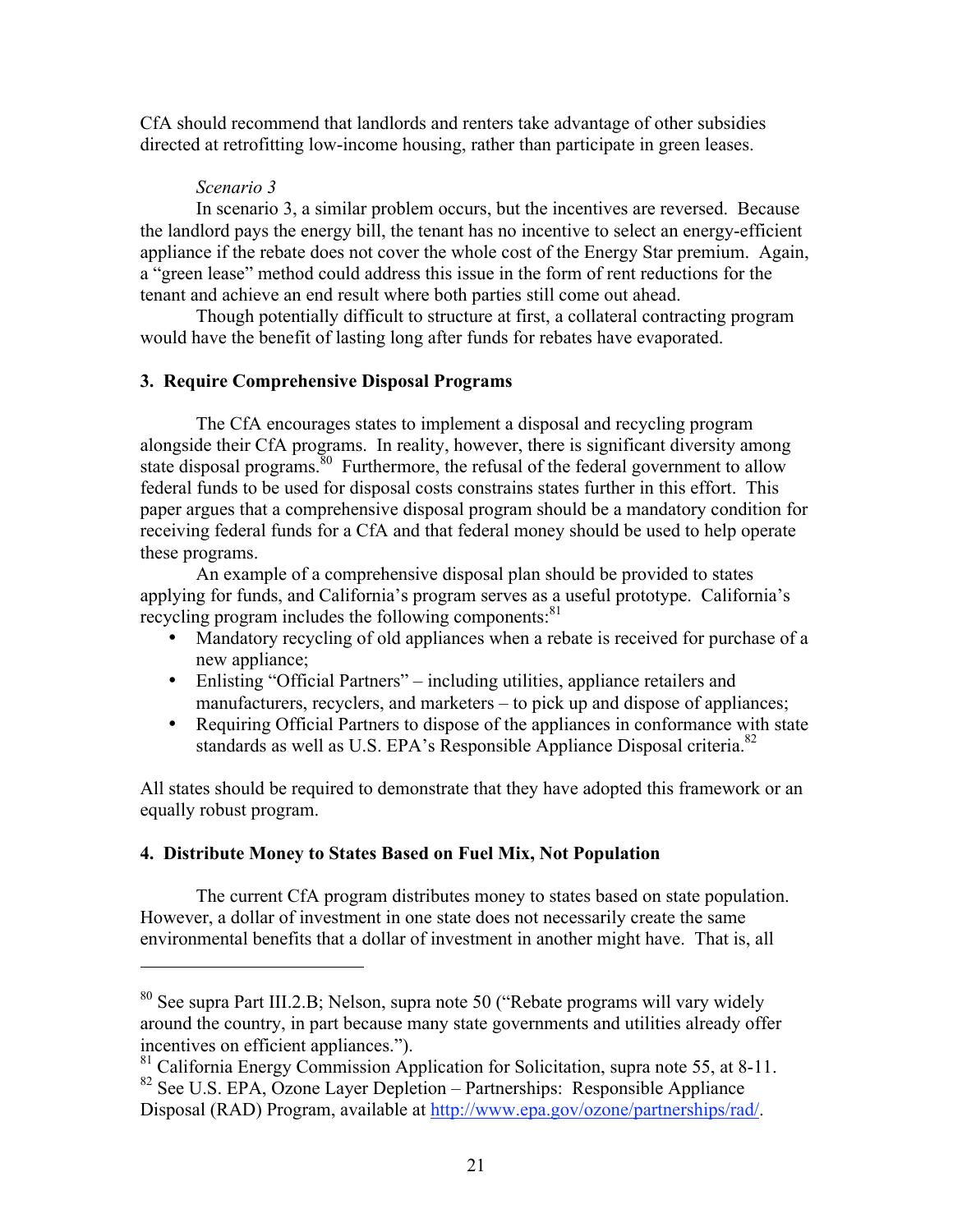dollars are not created equal when it comes to energy efficiency investments across states. The discrepancy derives from the variability in fuel mix for electricity generation across states and regions. To illustrate:

**Figure 4**<sup>83</sup>

 $\overline{a}$ 

|                   | $\vert$ lbs CO <sub>2</sub> /kWh |
|-------------------|----------------------------------|
| North Dakota 2.24 |                                  |
| Idaho             | 0.03                             |

Thus, because a dollar of efficiency improvements goes so much farther in terms of  $CO<sub>2</sub>$ reductions in North Dakota than Idaho, distributing funds based on fuel mix would optimize the use of government funds under certain conditions.

If government funds for the federal CfA program were unlimited, then the method of distributing funds might not matter – everyone who had a non-Energy Star appliance could upgrade and receive a rebate. Where rebate demand exceeds government funds for the program, however, ensuring that upgrades occur in dirty states is a more productive strategy. $84$ 

The difficulty then lies in the political backlash that might occur by using a fuel mix allocation system. Clean states may correctly view distribution based on fuel mix as essentially a penalty for maintaining a clean fuel mix. It may also create perverse incentives for state governments to maintain dirty mixes. Nonetheless, the federal government could appease these angered states and demonstrate reciprocity of advantage by linking the CfA program with other climate change initiatives that penalize high polluting states. Furthermore, the perverse incentives would only arise if CfA were an ongoing program; if that were the case, the Department of Energy could shift its distribution criteria over time to provide more effective incentives to switch to cleaner fuel sources. Finally, concessions to dirtier states may be needed in order to muster political support for climate change initiatives; providing a boon to dirtier states in the context of a short-lived CfA program could be a relatively harmless way to provide such a concession.

<sup>&</sup>lt;sup>83</sup> Data taken from Energy Information Administration, Voluntary Reporting of Greenhouse Gases Program, available at http://www.eia.doe.gov/oiaf/1605/eefactors.html.<br><sup>84</sup> Using the availability of government funds as the determining factor for whether to

allocate federal funds based on population or fuel mix does not ensure optimal use of funds. Selecting the optimal distribution method depends on a number of factors, including: fuel mix and population of each state, types of appliances used in each state and frequency of usage, the level of state funds allocated to the CfA program, and the number of residents likely to turn in an appliance in a given year. This paper draws a broad brushstroke, estimating the optimal distribution mechanism, but the existing Cash for Appliances program might provide a significant data source from which a more thorough calculation may be made.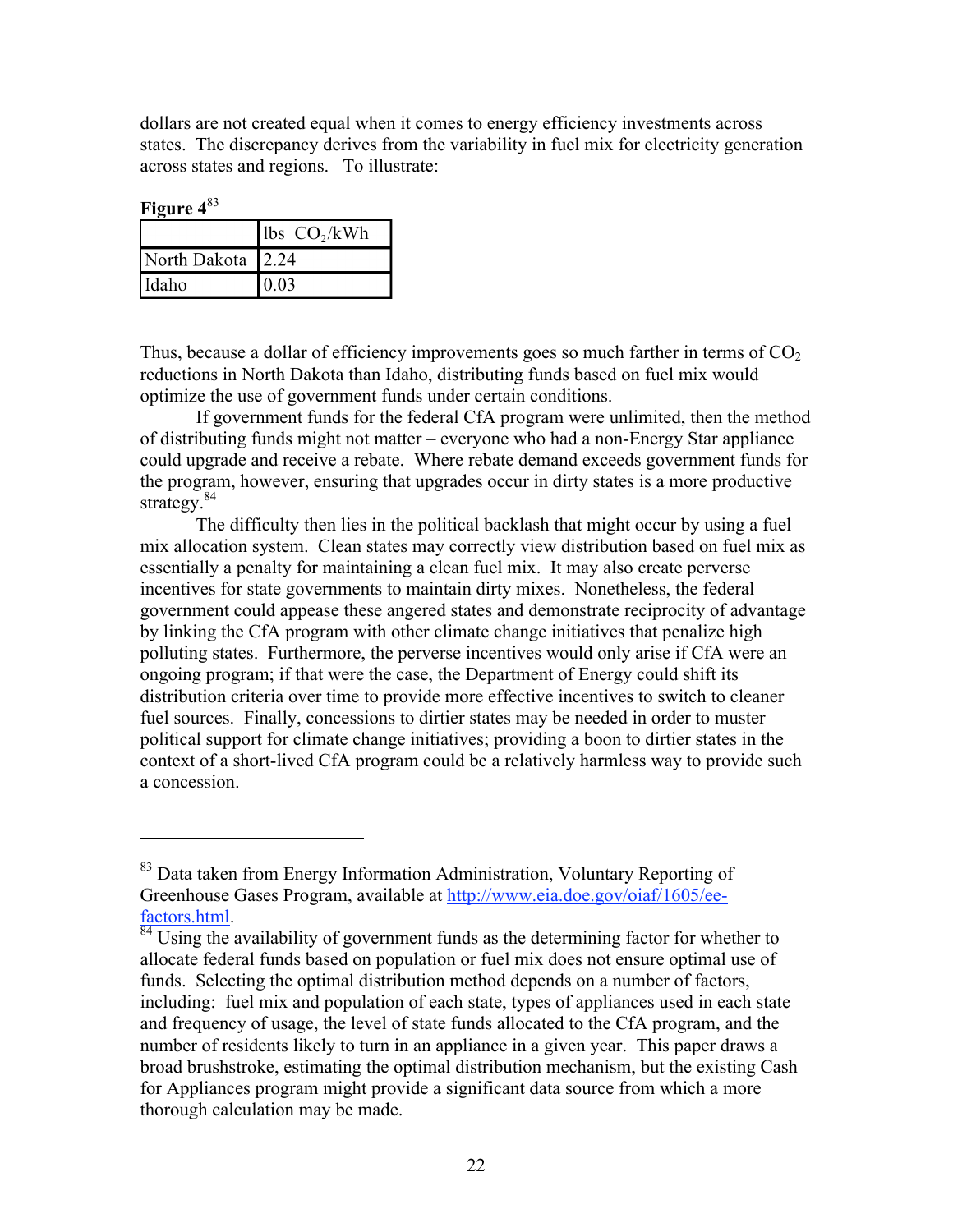#### **Conclusion**

At this moment, states are gearing up to kick off their CfA programs under the initial funding disbursement. Though the ultimate success of the program remains to be seen, certain shortcomings are evident from the outset: lack of funding, not distinguishing among consumers, inattention to market barriers such as information problems and split incentives, lack of a stringent disposal requirement, and distribution of funds based on population.

This paper suggests that a second round of CfA funding, conditioned on incorporation of these proposals, could make great strides in  $CO<sub>2</sub>$  emissions reductions. To be sure, the requirements proposed are quite stringent. Nonetheless, tackling climate change is going to require robust changes and serious commitments – shying away from a new CfA program because it requires a concerted effort would forgo an important energy efficiency opportunity.

At the same time, the value of the program should not be overstated. The program could make a significant dent in upgrading the efficiency of the existing appliance stock; but the program will be most effective alongside a wide variety of complimentary abatement efforts including efficiency standards and national cap and trade legislation. Nonetheless, should the program witness the same great success as Cash for Clunkers, opportunities for expanding it to businesses and broadening the scope to other appliances, electronics, and weatherization techniques – as the government has started to consider – lay within reach.

Finally, the political will needed to pass this program is attainable. The program is notable for its efforts to combat climate change, but at the same time it may boost the sale of appliances and put money in the hands of consumers during a time of economic downturn. Potentially the program could even go a step further and require that appliances that qualify for the rebate be American made. In the mean time, a more robust, stringent CfA program could be implemented in the near term and make significant strides in energy efficiency toward the goal of combating climate change.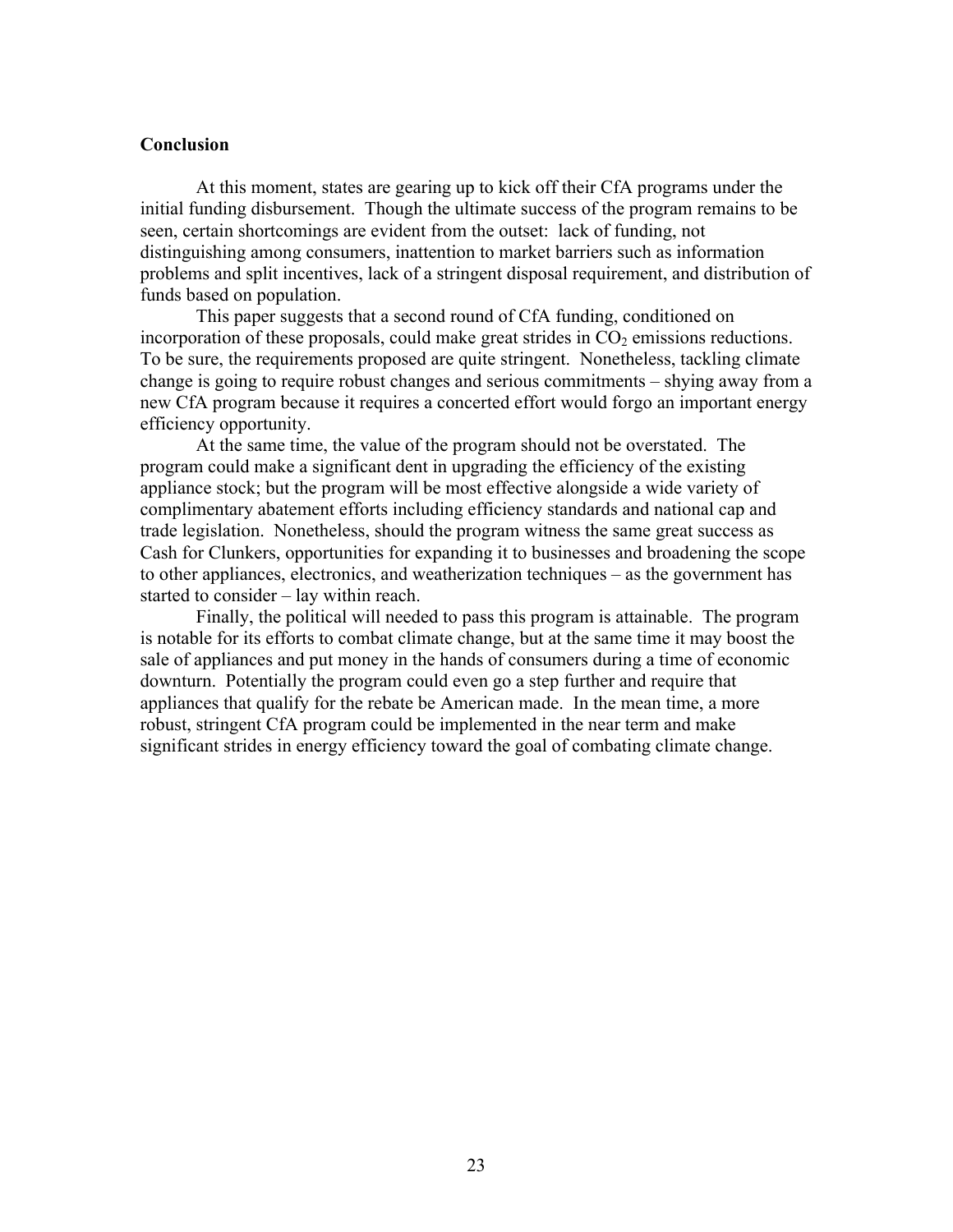## **APPENDIX**

|                                                                                                                                                                                           | <b>Existing program:</b><br>\$296 million in funding | <b>Proposed program:</b><br>\$1.6 billion<br>(no budget constraints and<br>rebates are given only to<br>those trading in non-Energy<br>Star appliances) |
|-------------------------------------------------------------------------------------------------------------------------------------------------------------------------------------------|------------------------------------------------------|---------------------------------------------------------------------------------------------------------------------------------------------------------|
| Cost to the government<br>(what the government<br>must pay to fund the<br>program)                                                                                                        | \$56/ton CO <sub>2</sub> saved                       | \$34/ton CO <sub>2</sub> saved                                                                                                                          |
| <b>Cost to society</b><br>(the net cost to society)<br>taking into account the<br>costs to the government<br>as well as the savings to<br>consumers in the form of<br>lower energy bills) | \$-86/ton CO <sub>2</sub> saved                      | $$-132/ton CO2 saved$                                                                                                                                   |

- **Data:** All input data was taken from the existing federal CfA guidelines ("The Announcement").<sup>85</sup>
- **Difference between the two scenarios:** The two funding scenarios have different abatement costs per ton  $CO<sub>2</sub>$  saved because in the existing program, the \$296 million is allocated among appliances in proportion to the projected sales of each appliance. In the unconstrained scenario, the \$1.6 billion is allocated in proportion to the projected sales of non-Energy Star appliances.
- **Assumptions:**

- $\circ$  7% discount rate (also used in the McKinsey & Co. abatement curve calculation)
- o Constant energy savings over the life of the appliance (i.e., no degradation in efficiency gains)
- o 12 year lifespan for every appliance
- o All energy costs 11 cents per kilowatt hour (oil and gas use was converted to kilowatt hours). Because oil and gas power a small fraction of the appliances, this should not distort the numbers significantly.

<sup>&</sup>lt;sup>85</sup> U.S. Department of Energy, Idaho Operations Office, "Financial Assistance Funding Opportunity Announcement: State Energy Efficient Appliance Rebate Program (SEEARP)," No. DE-FOA-0000119 (July 14, 2009), available at https://www.fedconnect.net/FedConnect/PublicPages/PublicSearch/Public\_Opportunities. aspx.